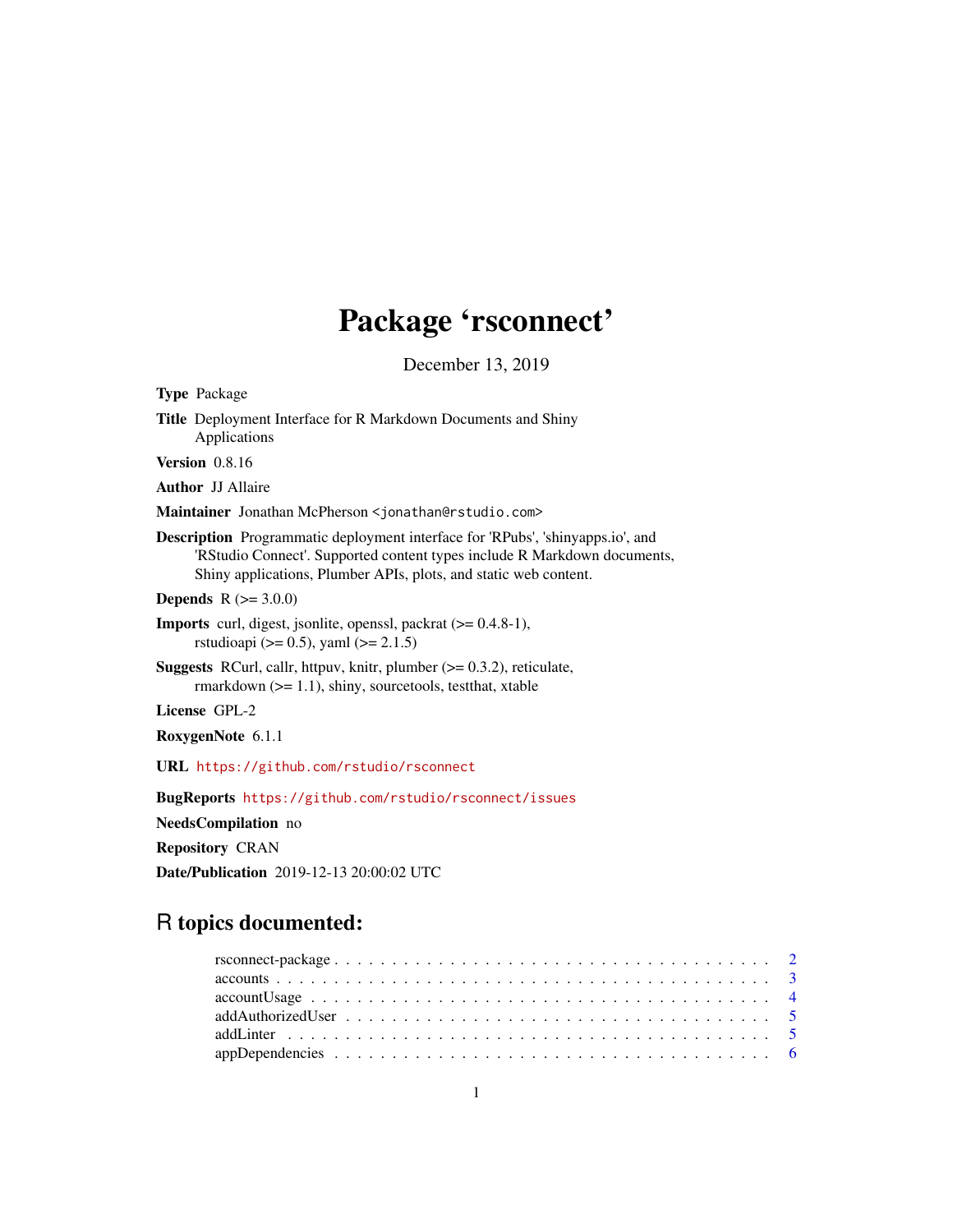<span id="page-1-0"></span>

|                                                                                                            | 8  |
|------------------------------------------------------------------------------------------------------------|----|
|                                                                                                            | 9  |
| $\text{configureApp } \ldots \ldots \ldots \ldots \ldots \ldots \ldots \ldots \ldots \ldots \ldots \ldots$ | 9  |
|                                                                                                            | 10 |
|                                                                                                            | 11 |
| $deployAPI$                                                                                                | 11 |
|                                                                                                            | 12 |
|                                                                                                            | 14 |
|                                                                                                            | 15 |
|                                                                                                            | 16 |
| $\ddot{\phantom{0}}$                                                                                       | 17 |
|                                                                                                            | 18 |
|                                                                                                            | 19 |
|                                                                                                            | 20 |
|                                                                                                            | 20 |
| listBundleFiles                                                                                            | 21 |
|                                                                                                            | 22 |
| purgeApp                                                                                                   | 22 |
|                                                                                                            | 23 |
|                                                                                                            | 24 |
|                                                                                                            | 25 |
|                                                                                                            | 26 |
|                                                                                                            | 28 |
|                                                                                                            | 29 |
|                                                                                                            | 30 |
|                                                                                                            | 31 |
|                                                                                                            | 32 |
| showLogs                                                                                                   | 32 |
|                                                                                                            | 33 |
|                                                                                                            | 34 |
| showUsage                                                                                                  | 34 |
|                                                                                                            | 35 |
|                                                                                                            | 36 |
|                                                                                                            | 36 |
|                                                                                                            | 37 |
| $unsetProperty \ldots \ldots \ldots \ldots \ldots \ldots \ldots \ldots \ldots \ldots$                      | 38 |
|                                                                                                            | 39 |
|                                                                                                            |    |
|                                                                                                            | 40 |

### **Index**

rsconnect-package

Deployment Interface for R Markdown Documents and Shiny Applications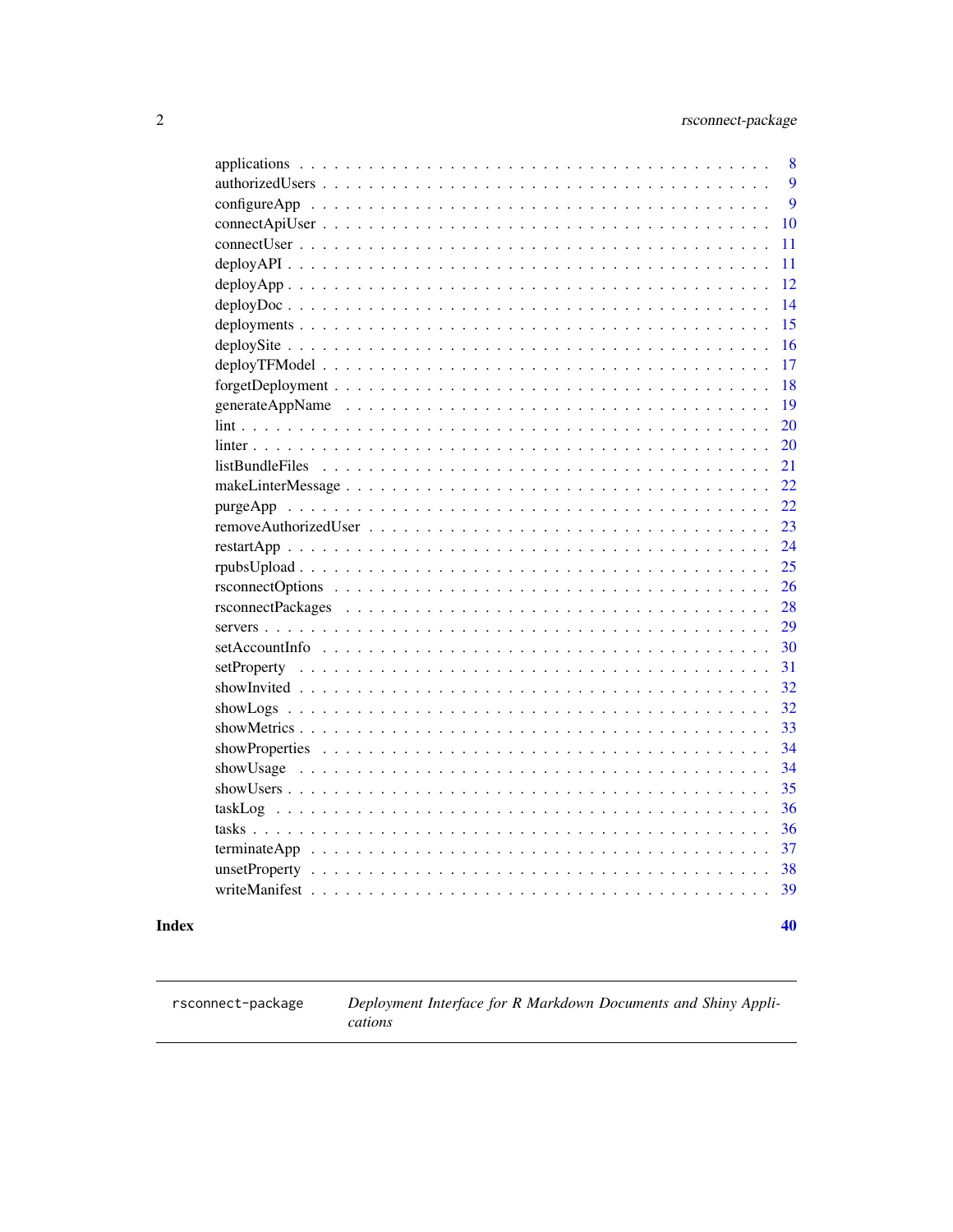#### <span id="page-2-0"></span>accounts 3

#### Description

The 'rsconnect" package provides a programmatic deployment interface for RPubs, shinyapps.io, and RStudio Connect. Supported contents types include R Markdown documents, Shiny applications, plots, and static web content.

#### Managing Applications

Deploy and manage applications with the following functions:

- [deployApp\(\)](#page-11-1): Deploy a Shiny application to a server.
- [configureApp\(\)](#page-8-1): Configure an application currently running on a server.
- [restartApp\(\)](#page-23-1): Restart an application currently running on a server.
- [terminateApp\(\)](#page-36-1): Terminate an application currently running on a server.
- [deployments\(\)](#page-14-1): List deployment records for a given application directory.

More information on application management is available in the [applications\(\)](#page-7-1) help page.

#### Managing Accounts and Users

Manage accounts on the local system.

- [setAccountInfo\(\)](#page-29-1): Register an account.
- [removeAccount\(\)](#page-2-1): Remove an account.
- [accountInfo\(\)](#page-2-1): View information for a given account.

More information on account management is available in the [accounts\(\)](#page-2-2) help page.

<span id="page-2-2"></span>accounts *Account Management Functions*

#### <span id="page-2-1"></span>Description

Functions to enumerate and remove accounts on the local system. Prior to deploying applications you need to register your account on the local system.

#### Usage

```
accounts(server = NULL)
```

```
accountInfo(name, server = NULL)
```
removeAccount(name, server = NULL)

| server | Name of the server on which the account is registered (optional; see servers()) |
|--------|---------------------------------------------------------------------------------|
| name   | Name of account                                                                 |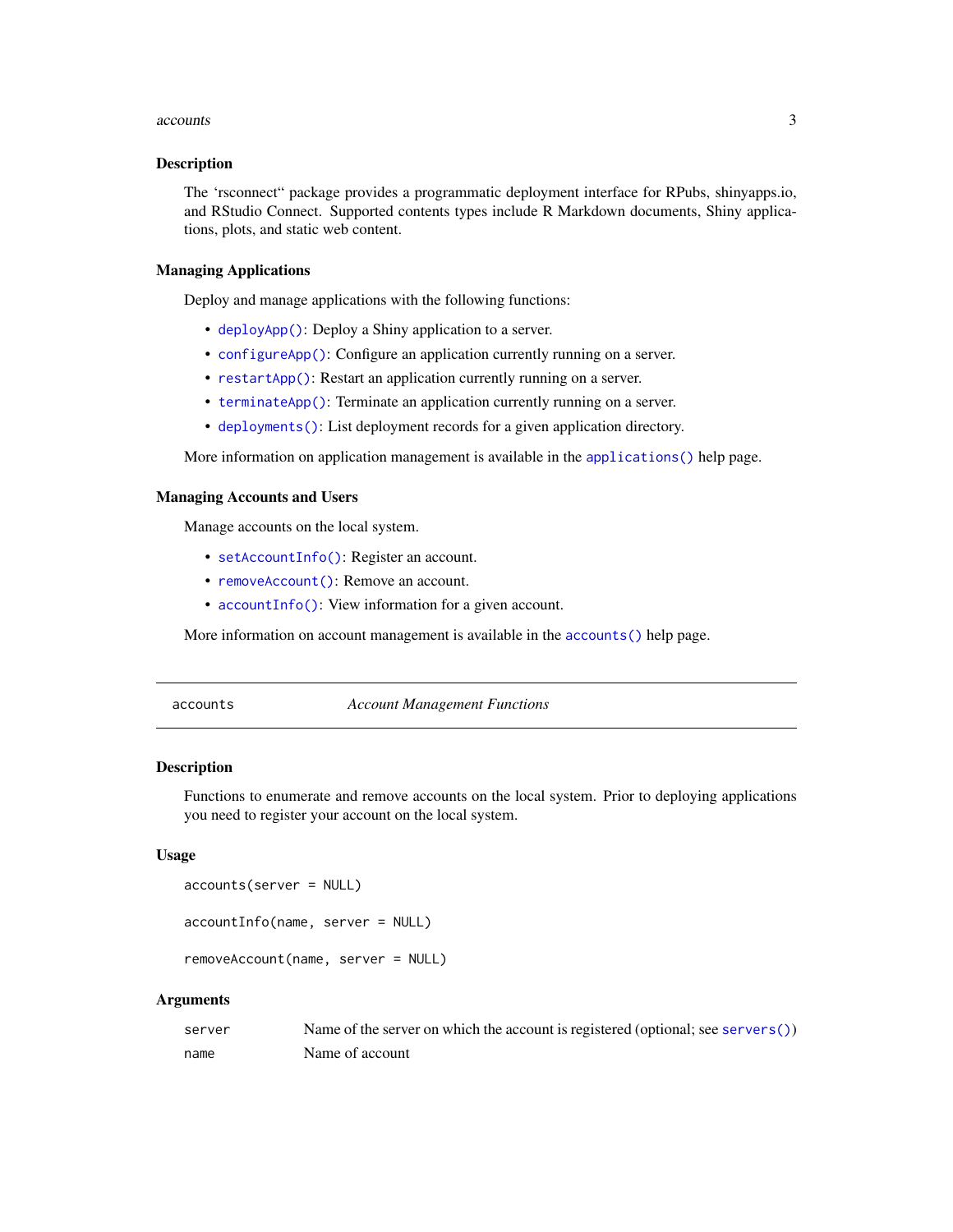#### <span id="page-3-0"></span>Details

You register an account using the [setAccountInfo\(\)](#page-29-1) function (for ShinyApps) or [connectUser\(\)](#page-10-1) function (for other servers). You can subsequently remove the account using the removeAccount function.

The accounts and accountInfo functions are provided for viewing previously registered accounts.

#### Value

accounts returns a data frame with the names of all accounts registered on the system and the servers on which they reside. accountInfo returns a list with account details.

#### See Also

Other Account functions: [connectApiUser](#page-9-1), [connectUser](#page-10-1), [setAccountInfo](#page-29-1)

accountUsage *Show Account Usage*

### Description

Show account usage

#### Usage

```
accountUsage(account = NULL, server = NULL, usageType = "hours",
 from = NULL, until = NULL, interval = NULL)
```
### Arguments

| account   | Account name. If a single account is registered on the system then this parameter<br>can be omitted.                                      |
|-----------|-------------------------------------------------------------------------------------------------------------------------------------------|
| server    | Server name. Required only if you use the same account name on multiple<br>servers.                                                       |
| usageType | Use metric to retreive (for example: "hours")                                                                                             |
| from      | Date range starting timestamp (Unix timestamp or relative time delta such as<br>" $2d$ " or " $3w$ ").                                    |
| until     | Date range ending timestamp (Unix timestamp or relative time delta such as<br>" $2d$ " or " $3w$ ").                                      |
| interval  | Summarization interval. Data points at intervals less then this will be grouped.<br>(Number of seconds or relative time delta e.g. "1h"). |

### Note

This function only works for ShinyApps servers.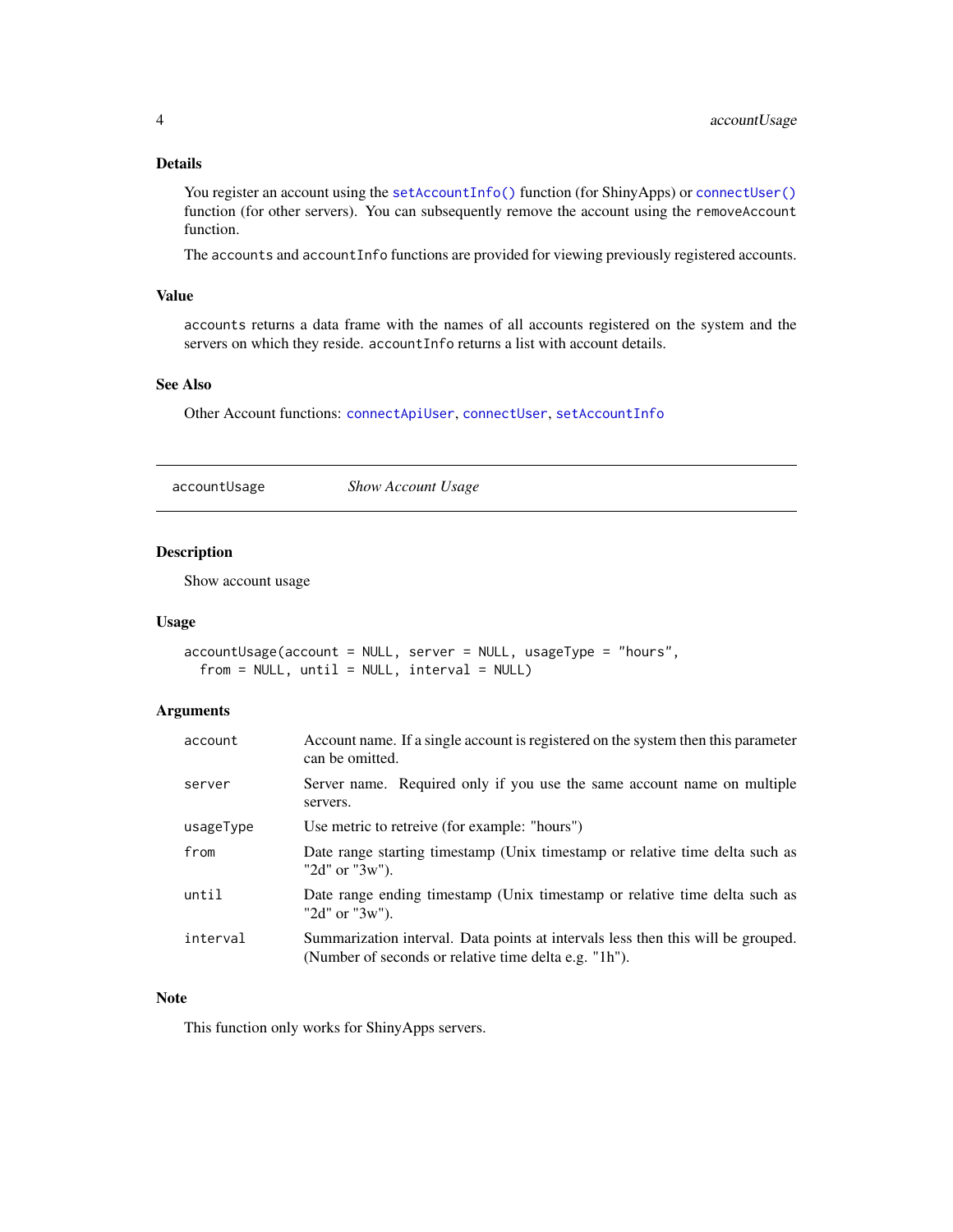<span id="page-4-2"></span><span id="page-4-0"></span>addAuthorizedUser *Add authorized user to application*

### Description

Add authorized user to application

### Usage

```
addAuthorizedUser(email, appDir = getwd(), appName = NULL,
  account = NULL, server = NULL, sendEmail = NULL,
  emailMessage = NULL)
```
### Arguments

| email        | Email address of user to add.                                                                                                                                  |
|--------------|----------------------------------------------------------------------------------------------------------------------------------------------------------------|
| appDir       | Directory containing application. Defaults to current working directory.                                                                                       |
| appName      | Name of application.                                                                                                                                           |
| account      | Account name. If a single account is registered on the system then this parameter<br>can be omitted.                                                           |
| server       | Server name. Required only if you use the same account name on multiple<br>servers.                                                                            |
| sendEmail    | Send an email letting the user know the application has been shared with them.                                                                                 |
| emailMessage | Optional character vector of length 1 containing a custom message to send in<br>email invitation. Defaults to NULL, which will use default invitation message. |

### Note

This function works only for ShinyApps servers.

### See Also

[removeAuthorizedUser\(\)](#page-22-1) and [showUsers\(\)](#page-34-1)

<span id="page-4-1"></span>addLinter *Add a Linter*

### Description

Add a linter, to be used in subsequent calls to  $lint()$ .

### Usage

addLinter(name, linter)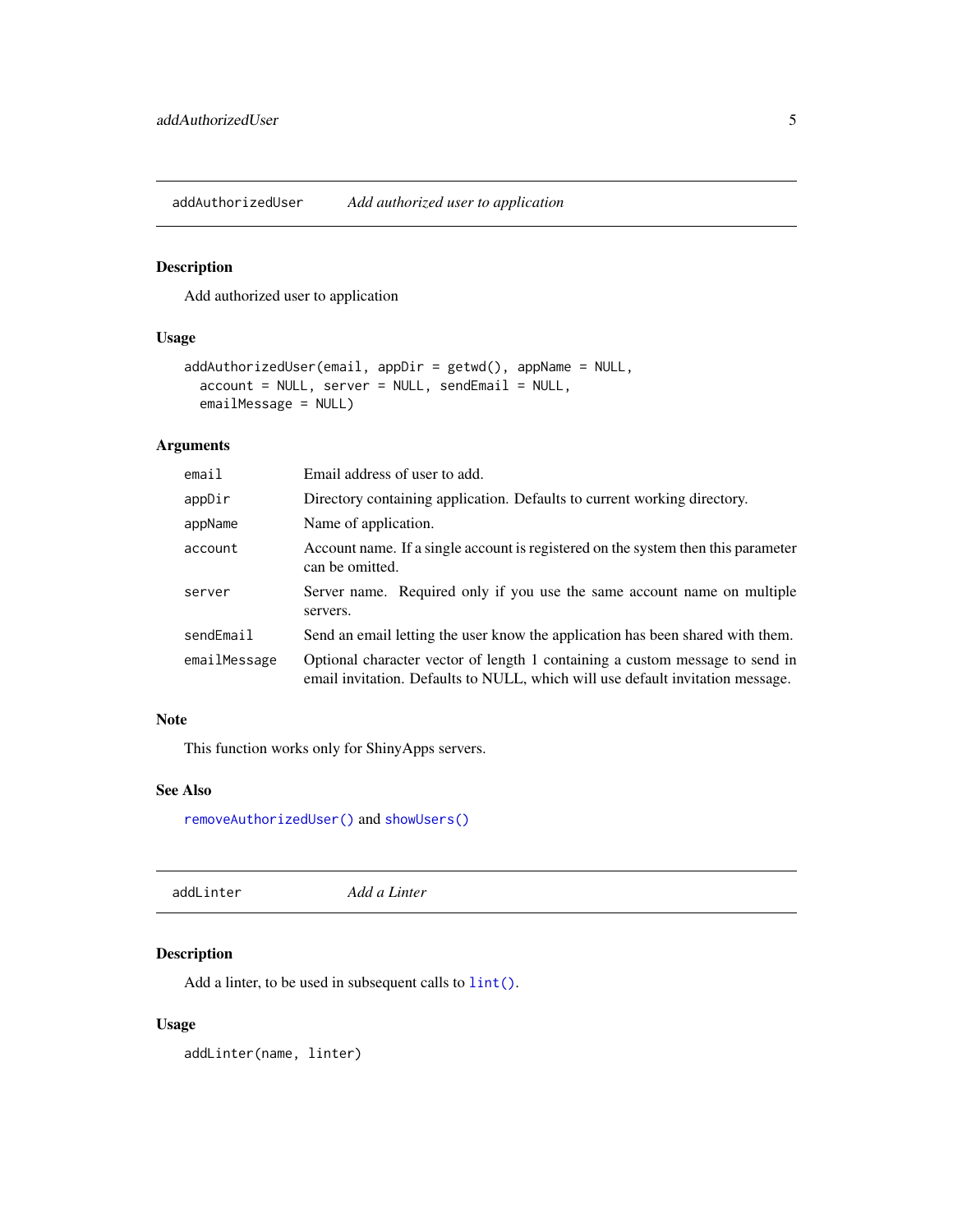#### <span id="page-5-0"></span>**Arguments**

| name   | The name of the linter, as a string. |
|--------|--------------------------------------|
| linter | $A$ linter().                        |

### Examples

addLinter("no.capitals", linter(

```
## Identify lines containing capital letters -- either by name or by index
 apply = function(content, ...) {
   grep("[A-Z]", content)
 },
 ## Only use this linter on R files (paths ending with .r or .R)
 takes = function(paths) {
   grep("[rR]$", paths)
 },
 # Use the default message constructor
 message = function(content, lines, ...) {
   makeLinterMessage("Capital letters found on the following lines", content, lines)
 },
 # Give a suggested prescription
 suggest = "Do not use capital letters in these documents."
))
```
<span id="page-5-1"></span>appDependencies *Detect Application Dependencies*

### Description

Recursively detect all package dependencies for an application. This function parses all .R files in the application directory to determine what packages the application depends on; and for each of those packages what other packages they depend on.

#### Usage

```
appDependencies(appDir = getwd(), appFiles = NULL)
```

| appDir   | Directory containing application. Defaults to current working directory.          |
|----------|-----------------------------------------------------------------------------------|
| appFiles | The files and directories to bundle and deploy (only if upload = TRUE). Can be    |
|          | NULL, in which case all the files in the directory containing the application are |
|          | bundled. Takes precedence over appFileManifest if both are supplied.              |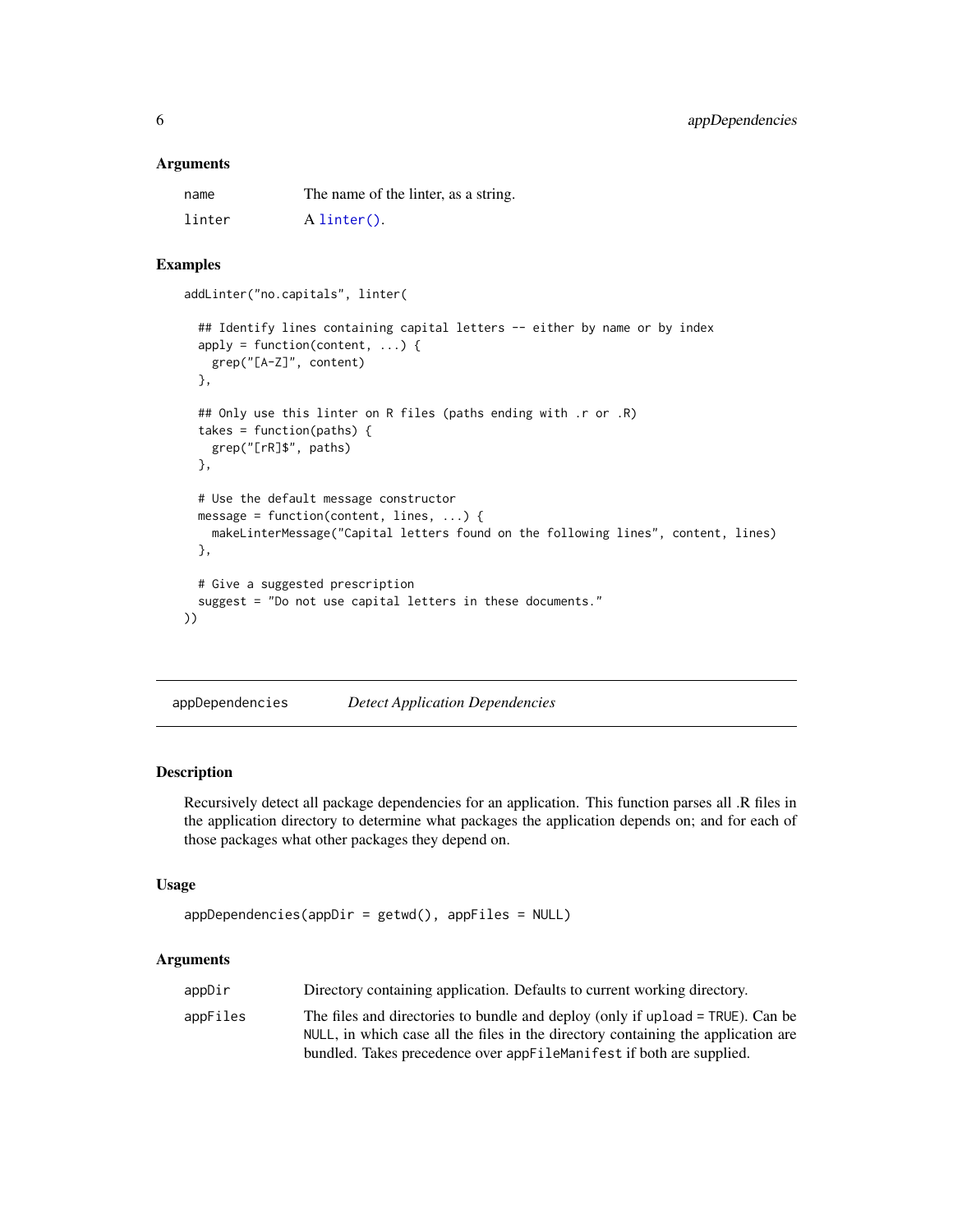### <span id="page-6-0"></span>appDependencies 7

#### Details

Dependencies are determined by parsing application source code and looking for calls to library, require, ::, and :::.

Recursive dependencies are detected by examining the Depends, Imports, and LinkingTo fields of the packages immediately dependend on by the application.

#### Value

Returns a data frame listing the package dependencies detected for the application:

| package | Name of package    |
|---------|--------------------|
| version | Version of package |

#### Note

Since the Suggests field is not included when determining recursive dependencies of packages, it's possible that not every package required to run your application will be detected.

In this case, you can force a package to be included dependency by inserting call(s) to require within your source directory. This code need not actually execute, for example you could create a standalone file named dependencies.R with the following code:

require(xts) require(colorspace)

This will force the xts and colorspace packages to be installed along with the rest of your application when it is deployed.

#### See Also

[rsconnectPackages\(](#page-27-1)Using Packages with rsconnect)

#### Examples

## Not run:

# dependencies for the app in the current working dir appDependencies()

# dependencies for an app in another directory appDependencies("~/projects/shiny/app1")

## End(Not run)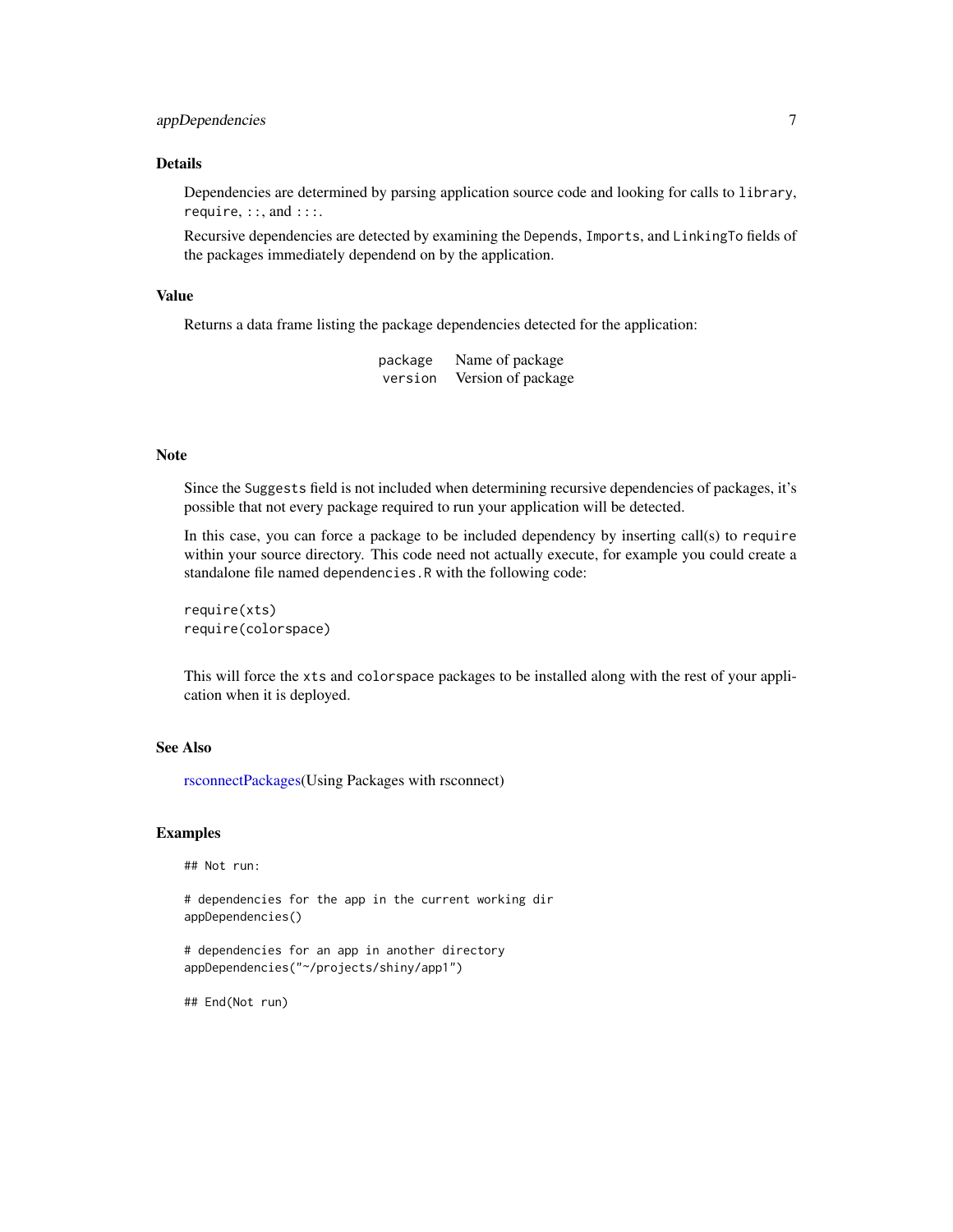<span id="page-7-1"></span><span id="page-7-0"></span>

### Description

List all applications currently deployed for a given account.

#### Usage

applications(account = NULL, server = NULL)

### Arguments

| account | Account name. If a single account is registered on the system then this parameter<br>can be omitted. |                                                                         |
|---------|------------------------------------------------------------------------------------------------------|-------------------------------------------------------------------------|
| server  | servers.                                                                                             | Server name. Required only if you use the same account name on multiple |

### Value

Returns a data frame with the following columns:

| id         | Application unique id                                                                                    |
|------------|----------------------------------------------------------------------------------------------------------|
| name       | Name of application                                                                                      |
| url        | URL where application can be accessed                                                                    |
| status     | Current status of application. Valid values are pending, deploying, running, terminating, and terminated |
| size       | Instance size (small, medium, large, etc.) (on ShinyApps.io)                                             |
| instances  | Number of instances (on ShinyApps.io)                                                                    |
| config_url | URL where application can be configured                                                                  |

#### Note

To register an account you call the [setAccountInfo\(\)](#page-29-1) function.

### See Also

[deployApp\(\)](#page-11-1), [terminateApp\(\)](#page-36-1)

Other Deployment functions: [deployAPI](#page-10-2), [deployApp](#page-11-1), [deployDoc](#page-13-1), [deploySite](#page-15-1), [deployTFModel](#page-16-1)

### Examples

## Not run:

# list all applications for the default account applications()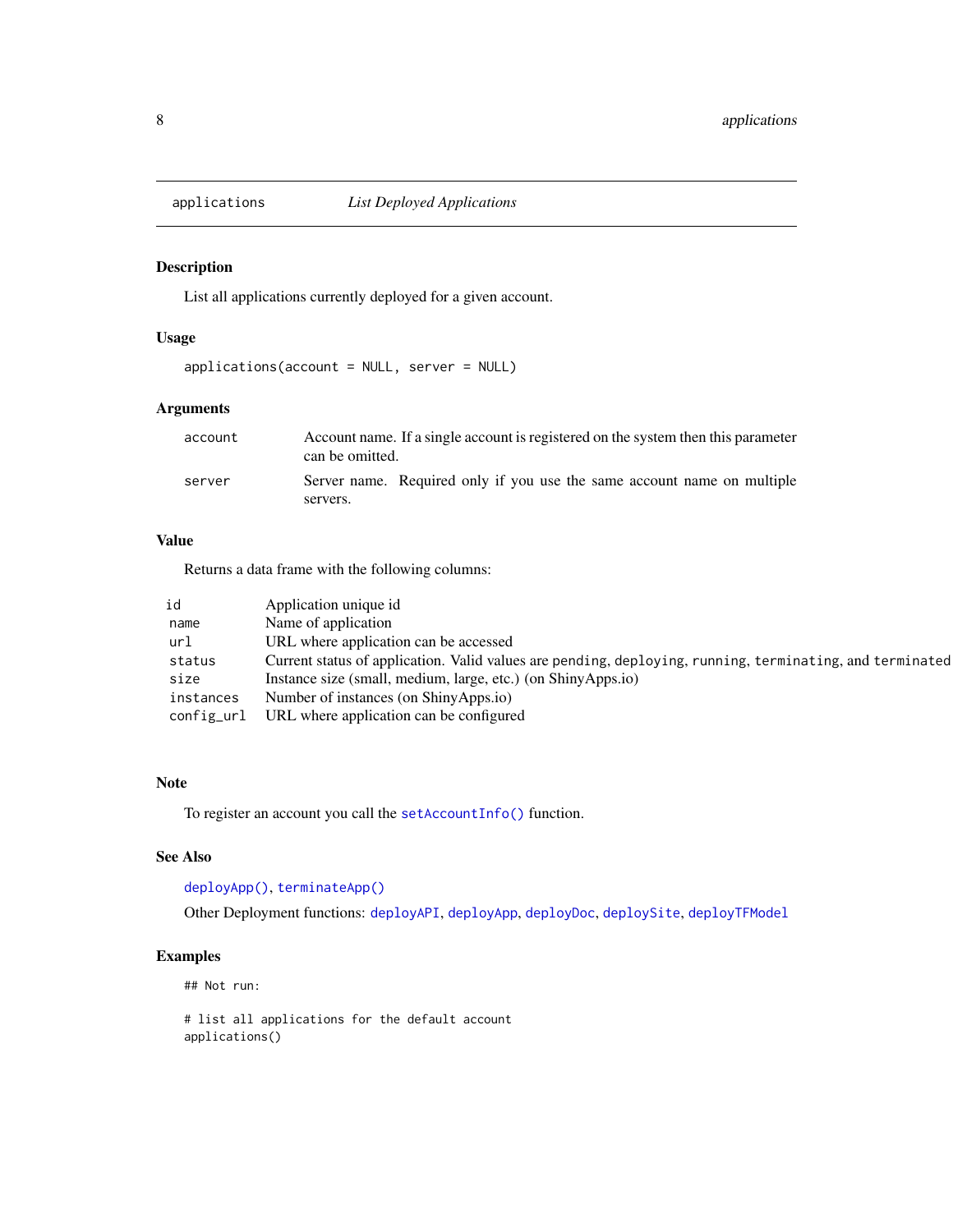#### <span id="page-8-0"></span>authorizedUsers 9

```
# list all applications for a specific account
applications("myaccount")
# view the list of applications in the data viewer
View(applications())
## End(Not run)
```
authorizedUsers *(Deprecated) List authorized users for an application*

#### Description

(Deprecated) List authorized users for an application

#### Usage

```
authorizedUsers(appDir = getwd())
```
### Arguments

appDir Directory containing application. Defaults to current working directory.

<span id="page-8-1"></span>configureApp *Configure an Application*

### Description

Configure an application running on a remote server.

#### Usage

```
configureApp(appName, appDir = getwd(), account = NULL,
  server = NULL, redeploy = TRUE, size = NULL, instances = NULL,
  logLevel = c("normal", "quiet", "verbose"))
```

| appName  | Name of application to configure                                                                     |
|----------|------------------------------------------------------------------------------------------------------|
| appDir   | Directory containing application. Defaults to current working directory.                             |
| account  | Account name. If a single account is registered on the system then this parameter<br>can be omitted. |
| server   | Server name. Required only if you use the same account name on multiple<br>servers (see servers())   |
| redeploy | Re-deploy application after its been configured.                                                     |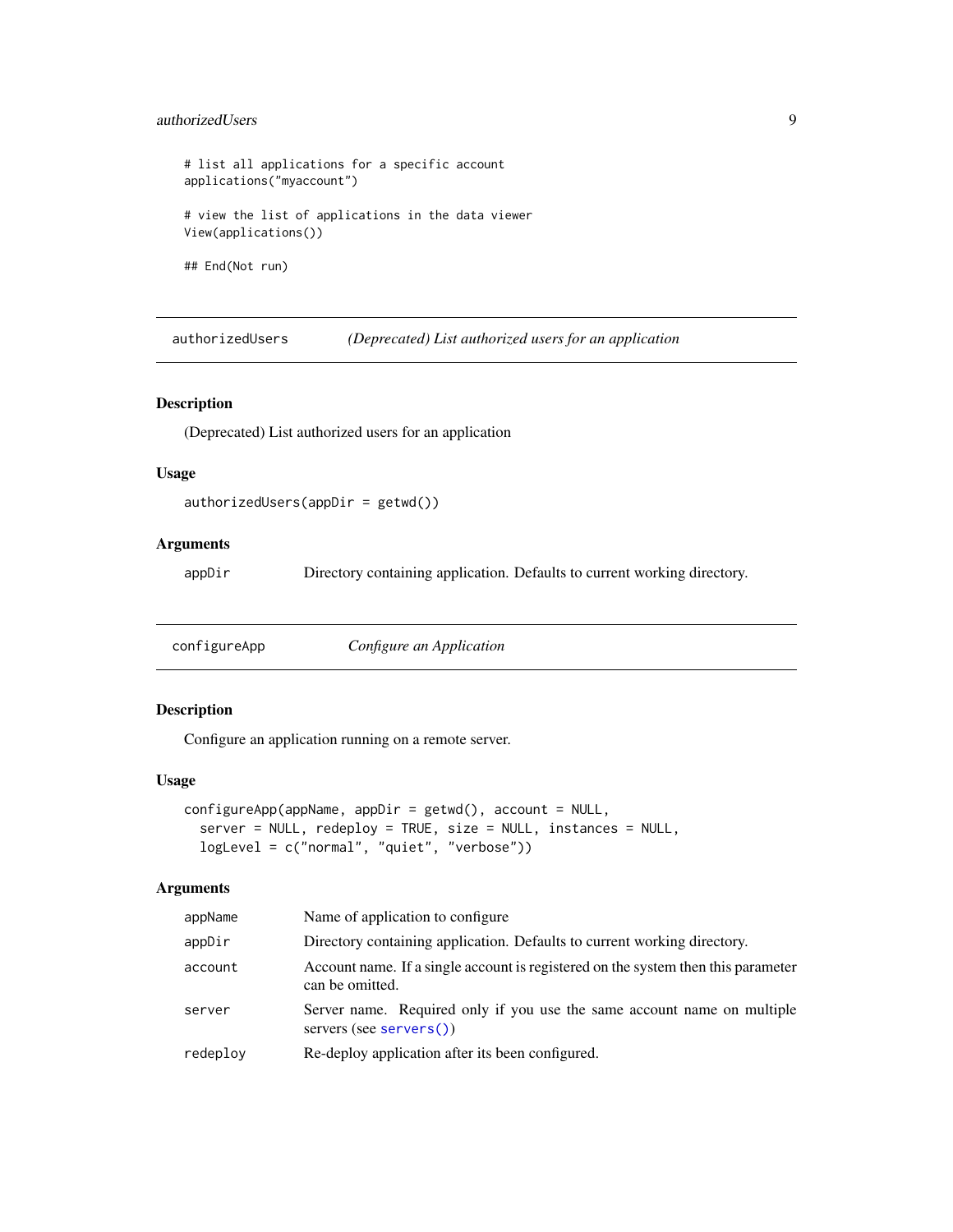<span id="page-9-0"></span>

| size      | Configure application instance size                                                                                                                                                            |
|-----------|------------------------------------------------------------------------------------------------------------------------------------------------------------------------------------------------|
| instances | Configure number of application instances                                                                                                                                                      |
| logLevel  | One of "quiet", "normal" or "verbose"; indicates how much logging to the<br>console is to be performed. At "quiet" reports no information; at "verbose",<br>a full diagnostic log is captured. |

#### Note

This function works only for ShinyApps servers.

#### See Also

[applications\(\)](#page-7-1), [deployApp\(\)](#page-11-1)

#### Examples

## Not run:

```
# set instance size for an application
configureApp("myapp", size="xlarge")
```
## End(Not run)

<span id="page-9-1"></span>connectApiUser *Connect Api User Account*

#### Description

Connect a user account to the package using an API key for authentication so that it can be used to deploy and manage applications on behalf of the account.

#### Usage

```
connectApiUser(account = NULL, server = NULL, apiKey = NULL,
  quiet = FALSE)
```
### Arguments

| account | A name for the account to connect. Optional.                               |
|---------|----------------------------------------------------------------------------|
| server  | The server to connect to. Optional if there is only one server registered. |
| apiKey  | The API key used to authenticate the user                                  |
| quiet   | Whether or not to show messages and prompts while connecting the account.  |

### Details

This function configures the user to connect using an apiKey in the http auth headers instead of a token. This is less secure but may be necessary when the client is behind a proxy or otherwise unable to authenticate using a token.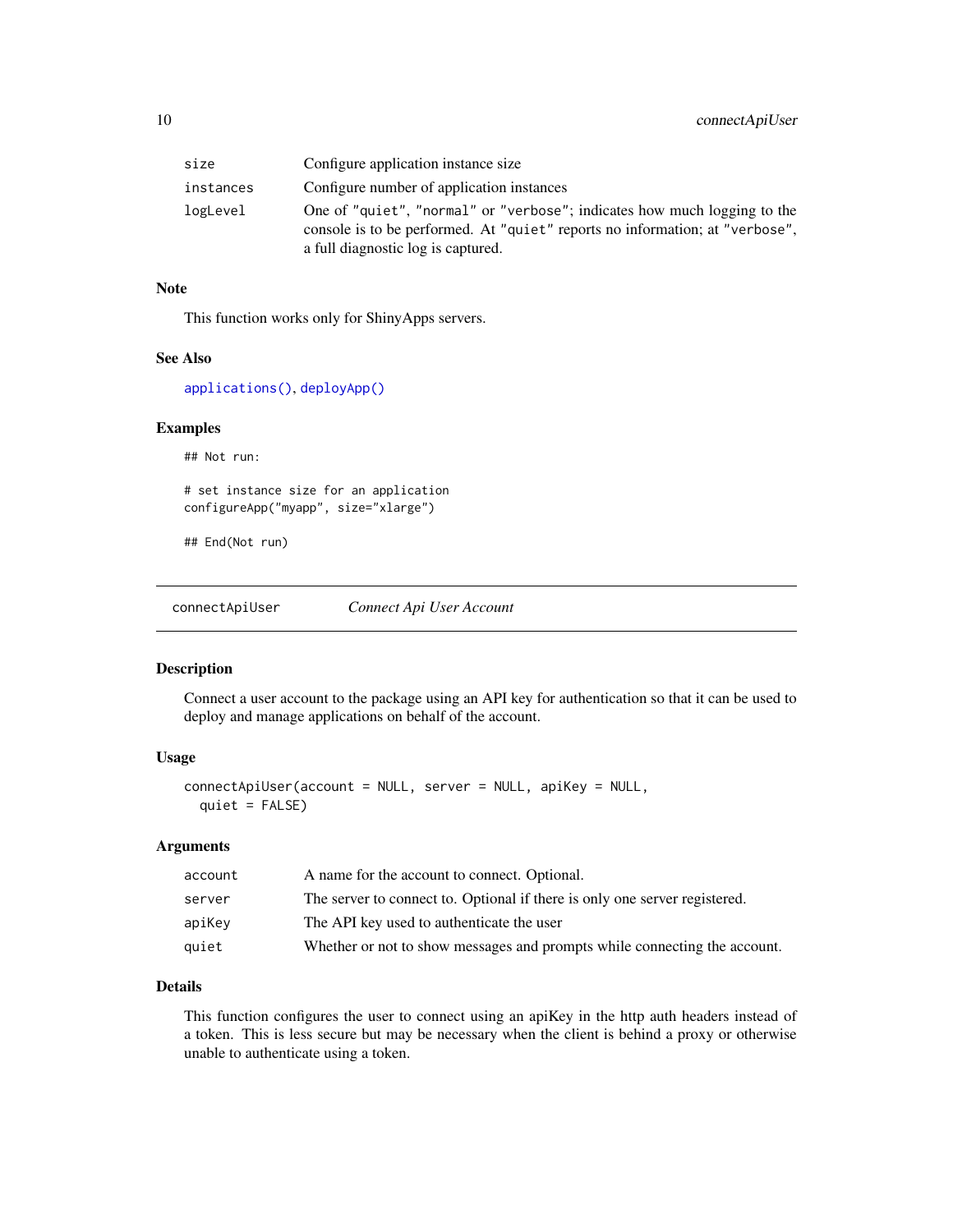#### <span id="page-10-0"></span>connectUser 11

### See Also

Other Account functions: [accounts](#page-2-2), [connectUser](#page-10-1), [setAccountInfo](#page-29-1)

<span id="page-10-1"></span>connectUser *Connect User Account*

#### Description

Connect a user account to the package so that it can be used to deploy and manage applications on behalf of the account.

### Usage

```
connectUser(account = NULL, server = NULL, quiet = FALSE)
```
#### Arguments

| account | A name for the account to connect. Optional.                               |
|---------|----------------------------------------------------------------------------|
| server  | The server to connect to. Optional if there is only one server registered. |
| auiet   | Whether or not to show messages and prompts while connecting the account.  |

#### Details

When this function is invoked, a web browser will be opened to a page on the target server where you will be prompted to enter your credentials. Upon successful authentication, your local installation of rsconnect and your server account will be paired, and you'll be able to deploy and manage applications using the package without further prompts for credentials.

#### See Also

Other Account functions: [accounts](#page-2-2), [connectApiUser](#page-9-1), [setAccountInfo](#page-29-1)

<span id="page-10-2"></span>deployAPI *Deploy a Plumber API*

#### Description

Deploys an application consisting of plumber API routes. The given directory must contain a script returning a plumb object or a plumber API definition.

#### Usage

deployAPI(api, ...)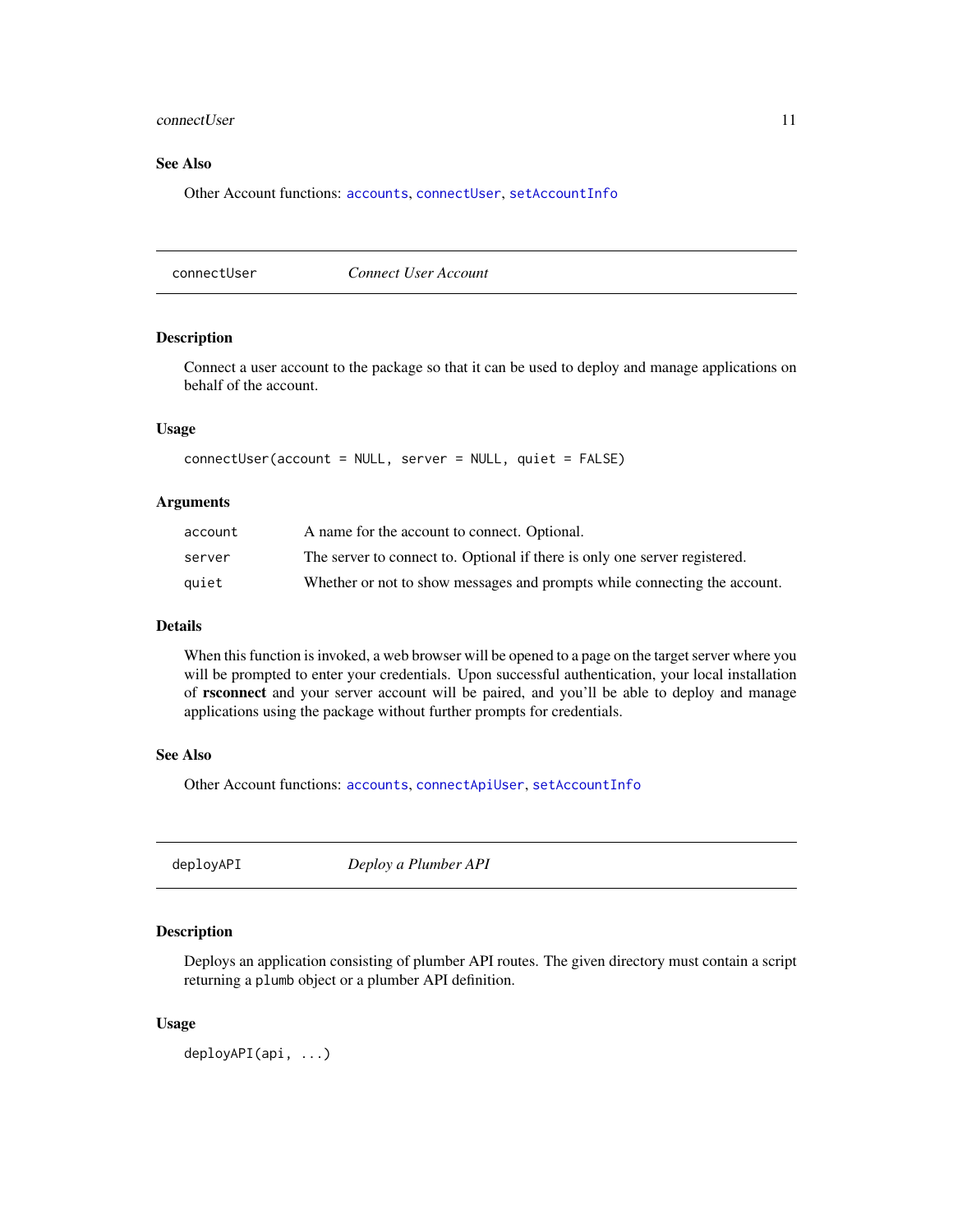<span id="page-11-0"></span>12 deployApp

#### **Arguments**

| api | Path to the API project directory. Must contain either entrypoint. R or plumber. R |
|-----|------------------------------------------------------------------------------------|
| .   | Additional arguments to deployApp().                                               |

#### Details

Deploy a plumber API definition by either supplying a directory containing plumber.R (an API definition) or entrypoint.R that returns a plumb object created by plumber::plumb(). See the plumber documentation for more information.

#### See Also

Other Deployment functions: [applications](#page-7-1), [deployApp](#page-11-1), [deployDoc](#page-13-1), [deploySite](#page-15-1), [deployTFModel](#page-16-1)

<span id="page-11-1"></span>

| Deploy an Application |
|-----------------------|
|-----------------------|

#### Description

Deploy a [shiny](#page-0-0) application, an [RMarkdown](#page-0-0) document, a plumber API, or HTML content to a server.

#### Usage

```
deployApp(appDir = getwd(), appFiles = NULL, appFileManifest = NULL,
  appPrimaryDoc = NULL, appSourceDoc = NULL, appSimime = NULL,
  appTitle = NULL, appId = NULL, contentCategory = NULL,
  account = NULL, server = NULL, upload = TRUE, recordDir = NULL,
  launch.browser = getOption("rsconnect.launch.browser", interactive()),
  logLevel = c("normal", "quiet", "verbose"), lint = TRUE,
 metadata = list(),forceUpdate = getOption("rsconnect.force.update.apps", FALSE),
 python = NULL, on.failure = NULL)
```

| appDir          | Directory containing application. Defaults to current working directory.                                                                                                                                                                    |  |
|-----------------|---------------------------------------------------------------------------------------------------------------------------------------------------------------------------------------------------------------------------------------------|--|
| appFiles        | The files and directories to bundle and deploy (only if upload = TRUE). Can be<br>NULL, in which case all the files in the directory containing the application are<br>bundled. Takes precedence over appFileManifest if both are supplied. |  |
| appFileManifest |                                                                                                                                                                                                                                             |  |
|                 | An alternate way to specify the files to be deployed; a file containing the names<br>of the files, one per line, relative to the appDir.                                                                                                    |  |
| appPrimaryDoc   | If the application contains more than one document, this parameter indicates<br>the primary one, as a path relative to app Dir. Can be NULL, in which case the<br>primary document is inferred from the contents being deployed.            |  |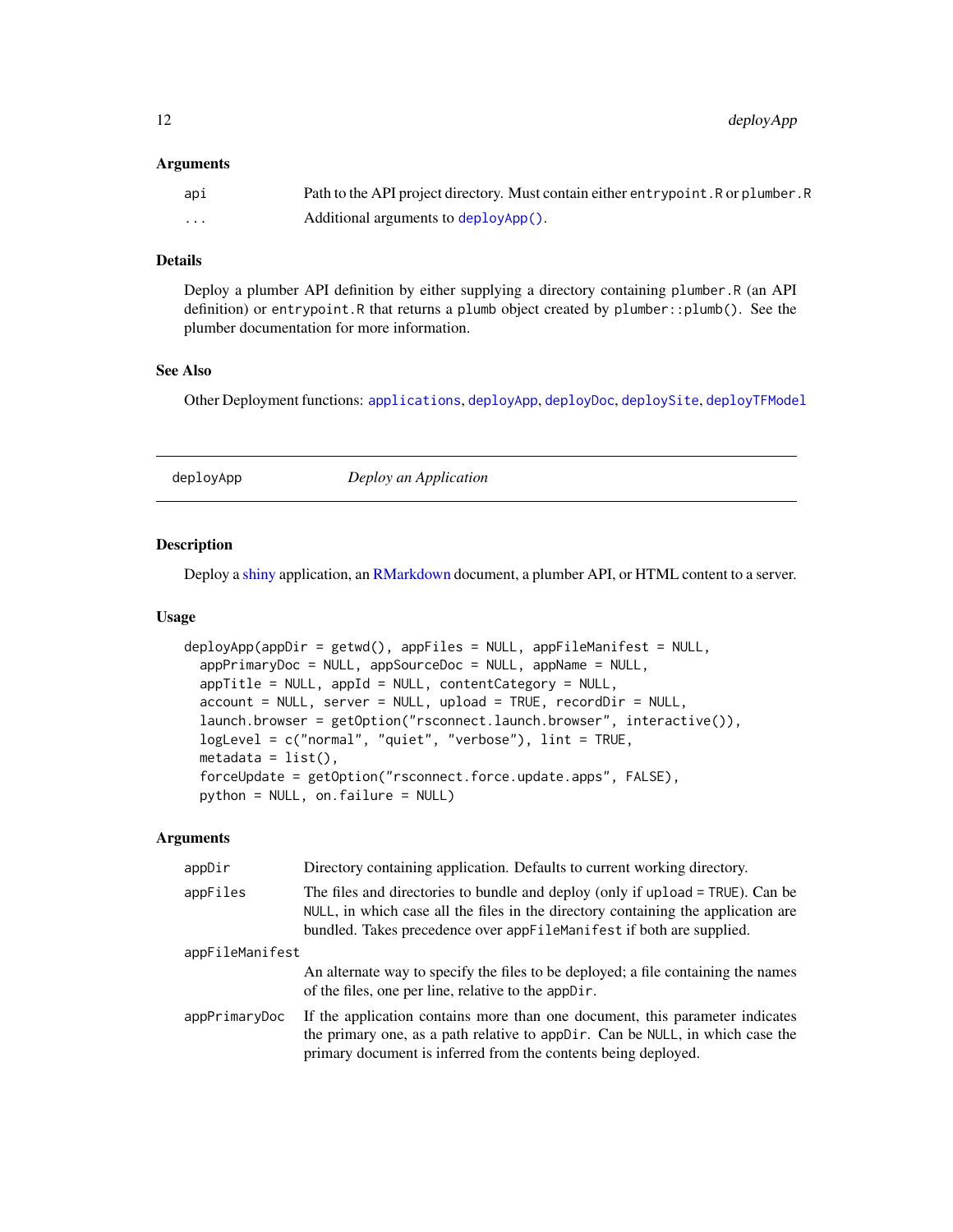<span id="page-12-0"></span>

| appSourceDoc    | If the application is composed of static files (e.g HTML), this parameter indi-<br>cates the source document, if any, as a fully qualified path. Deployment infor-<br>mation returned by deployments() is associated with the source document.                                                                                                                    |
|-----------------|-------------------------------------------------------------------------------------------------------------------------------------------------------------------------------------------------------------------------------------------------------------------------------------------------------------------------------------------------------------------|
| appName         | Name of application (names must be unique within an account). Defaults to the<br>base name of the specified appDir.                                                                                                                                                                                                                                               |
| appTitle        | Free-form descriptive title of application. Optional; if supplied, will often be<br>displayed in favor of the name. When deploying a new application, you may<br>supply only the appTitle to receive an auto-generated appName.                                                                                                                                   |
| appId           | If updating an application, the ID of the application being updated. Optional<br>unless updating an app owned by another user.                                                                                                                                                                                                                                    |
| contentCategory |                                                                                                                                                                                                                                                                                                                                                                   |
|                 | Optional; the kind of content being deployed (e.g. "plot" or "site").                                                                                                                                                                                                                                                                                             |
| account         | Account to deploy application to. This parameter is only required for the initial<br>deployment of an application when there are multiple accounts configured on<br>the system (see accounts).                                                                                                                                                                    |
| server          | Server name. Required only if you use the same account name on multiple<br>servers.                                                                                                                                                                                                                                                                               |
| upload          | If TRUE (the default) then the application is uploaded from the local system prior<br>to deployment. If FALSE then it is re-deployed using the last version that was<br>uploaded. FALSE is only supported on shinyapps.io; TRUE is required on RStudio<br>Connect.                                                                                                |
| recordDir       | Directory where publish record is written. Can be NULL in which case record<br>will be written to the location specified with appDir.                                                                                                                                                                                                                             |
| launch.browser  | If true, the system's default web browser will be launched automatically after<br>the app is started. Defaults to TRUE in interactive sessions only. If a function is<br>passed, it will be called after the app is started, with the app URL as a paramter.                                                                                                      |
| logLevel        | One of "quiet", "normal" or "verbose"; indicates how much logging to the<br>console is to be performed. At "quiet" reports no information; at "verbose",<br>a full diagnostic log is captured.                                                                                                                                                                    |
| lint            | Lint the project before initiating deployment, to identify potentially problematic<br>code?                                                                                                                                                                                                                                                                       |
| metadata        | Additional metadata fields to save with the deployment record. These fields will<br>be returned on subsequent calls to deployments().                                                                                                                                                                                                                             |
| forceUpdate     | If TRUE, update any previously-deployed app without asking. If FALSE, ask to<br>update. If unset, defaults to the value of getOption("rsconnect.force.update.apps", FALSE).                                                                                                                                                                                       |
| python          | Full path to a python binary for use by reticulate. Required if reticulate<br>is a dependency of the app being deployed. If python = NULL, and RETICU-<br>LATE_PYTHON is set in the environment, its value will be used. The specified<br>python binary will be invoked to determine its version and to list the python<br>packages installed in the environment. |
| on.failure      | Function to be called if the deployment fails. If a deployment log URL is avail-<br>able, it's passed as a parameter.                                                                                                                                                                                                                                             |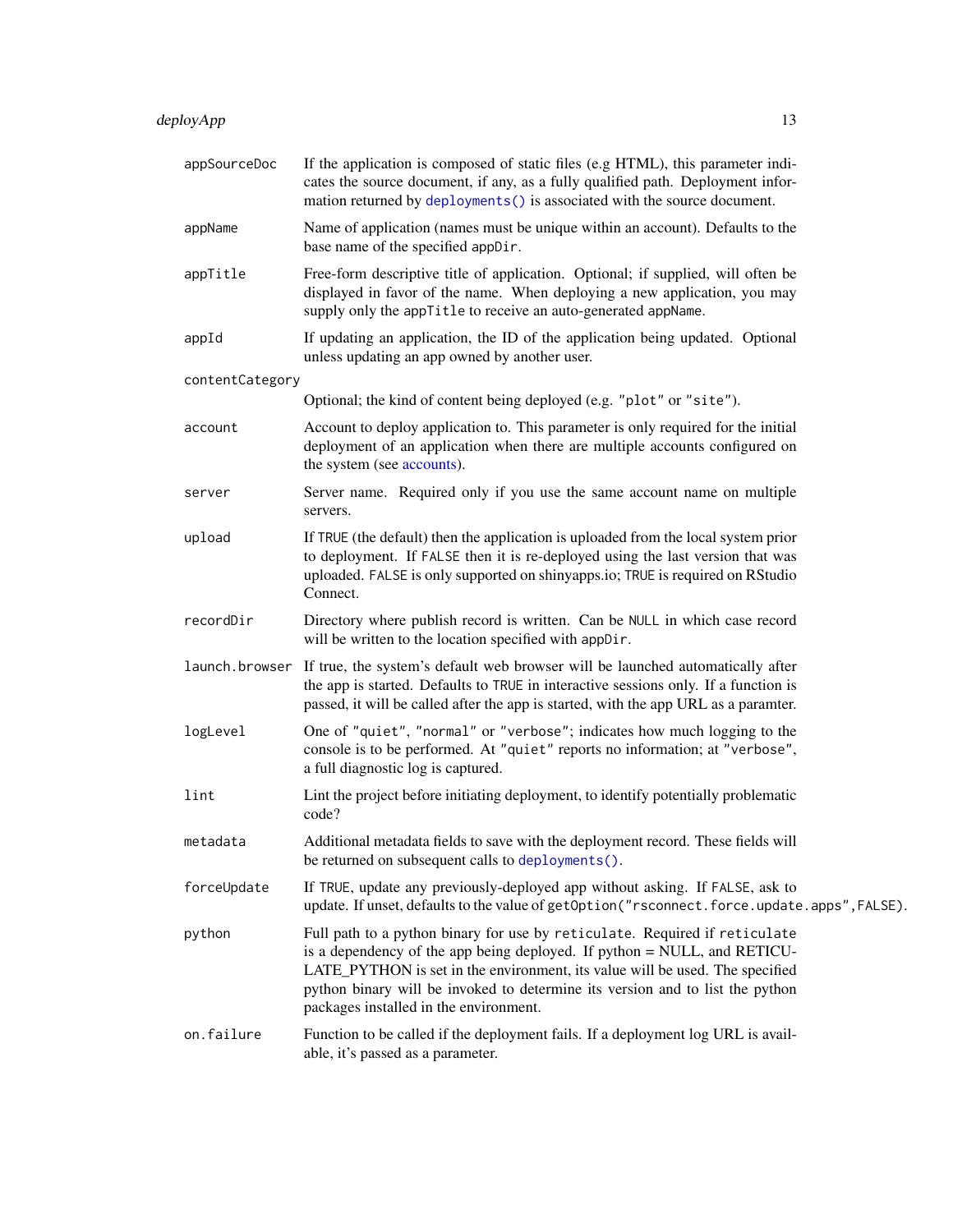### See Also

[applications\(\)](#page-7-1), [terminateApp\(\)](#page-36-1), and [restartApp\(\)](#page-23-1)

Other Deployment functions: [applications](#page-7-1), [deployAPI](#page-10-2), [deployDoc](#page-13-1), [deploySite](#page-15-1), [deployTFModel](#page-16-1)

#### Examples

## Not run:

# deploy the application in the current working dir deployApp()

```
# deploy an application in another directory
deployApp("~/projects/shiny/app1")
```

```
# deploy using an alternative application name and title
deployApp("~/projects/shiny/app1", appName = "myapp",
         appTitle = "My Application")
```

```
# deploy specifying an explicit account name, then
# redeploy with no arguments (will automatically use
# the previously specified account)
deployApp(account = "jsmith")
deployApp()
```
# deploy but don't launch a browser when completed deployApp(launch.browser = FALSE)

## End(Not run)

<span id="page-13-1"></span>deployDoc *Deploy a Document*

### Description

Deploys an application consisting of a single R Markdown document or other single file (such as an HTML or PDF document).

#### Usage

deployDoc(doc, ...)

| doc                     | Path to the document to deploy.                                                                                                                           |
|-------------------------|-----------------------------------------------------------------------------------------------------------------------------------------------------------|
| $\cdot$ $\cdot$ $\cdot$ | Additional arguments to deployApp(). Do not supply appDir, appFiles, or<br>appPrimaryDoc; these three parameters are automatically generated by deployDoc |
|                         | from the document.                                                                                                                                        |

<span id="page-13-0"></span>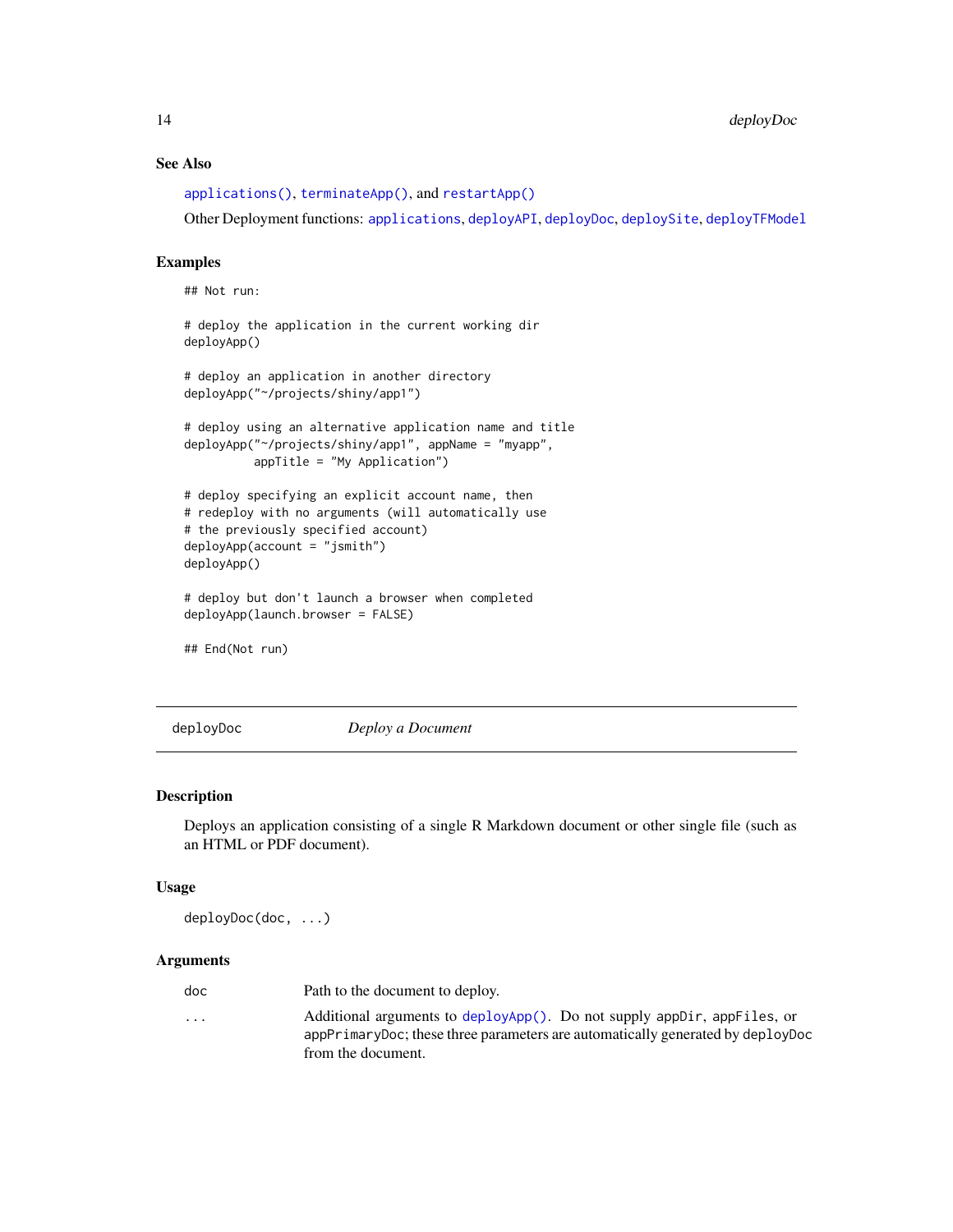### <span id="page-14-0"></span>deployments and  $15$

#### Details

When deploying an R Markdown document, any files which are required to render and display the file must be deployed.

This method discovers these additional files using [rmarkdown::find\\_external\\_resources\(\)](#page-0-0) from rmarkdown.

If you find that the document is missing dependencies, either specify the dependencies explicitly in the document (the documentation for [rmarkdown::find\\_external\\_resources\(\)](#page-0-0) explains how to do this), or call [deployApp\(\)](#page-11-1) directly and specify your own file list in the appFiles parameter.

### See Also

Other Deployment functions: [applications](#page-7-1), [deployAPI](#page-10-2), [deployApp](#page-11-1), [deploySite](#page-15-1), [deployTFModel](#page-16-1)

<span id="page-14-1"></span>deployments *List Application Deployments*

#### Description

List deployment records for a given application.

#### Usage

```
deployments(appPath, nameFilter = NULL, accountFilter = NULL,
  serverFilter = NULL, excludeOrphaned = TRUE)
```
#### Arguments

| appPath         | The path to the content that was deployed, either a directory or an individual<br>document. |
|-----------------|---------------------------------------------------------------------------------------------|
| nameFilter      | Return only deployments matching the given name (optional)                                  |
| accountFilter   | Return only deployments matching the given account (optional)                               |
| serverFilter    | Return only deployments matching the given server (optional)                                |
| excludeOrphaned |                                                                                             |
|                 | If TRUE (the default), return only deployments made by a currently registered               |
|                 | account. Deployments made from accounts that are no longer registered (via                  |
|                 | e.g.removeAccount()) will not be returned.                                                  |

#### Value

Returns a data frame with at least following columns:

| name     | Name of deployed application                                   |
|----------|----------------------------------------------------------------|
| account  | Account owning deployed application                            |
| bundleId | Identifier of deployed application's bundle                    |
| url      | URL of deployed application                                    |
| when     | When the application was deployed (in seconds since the epoch) |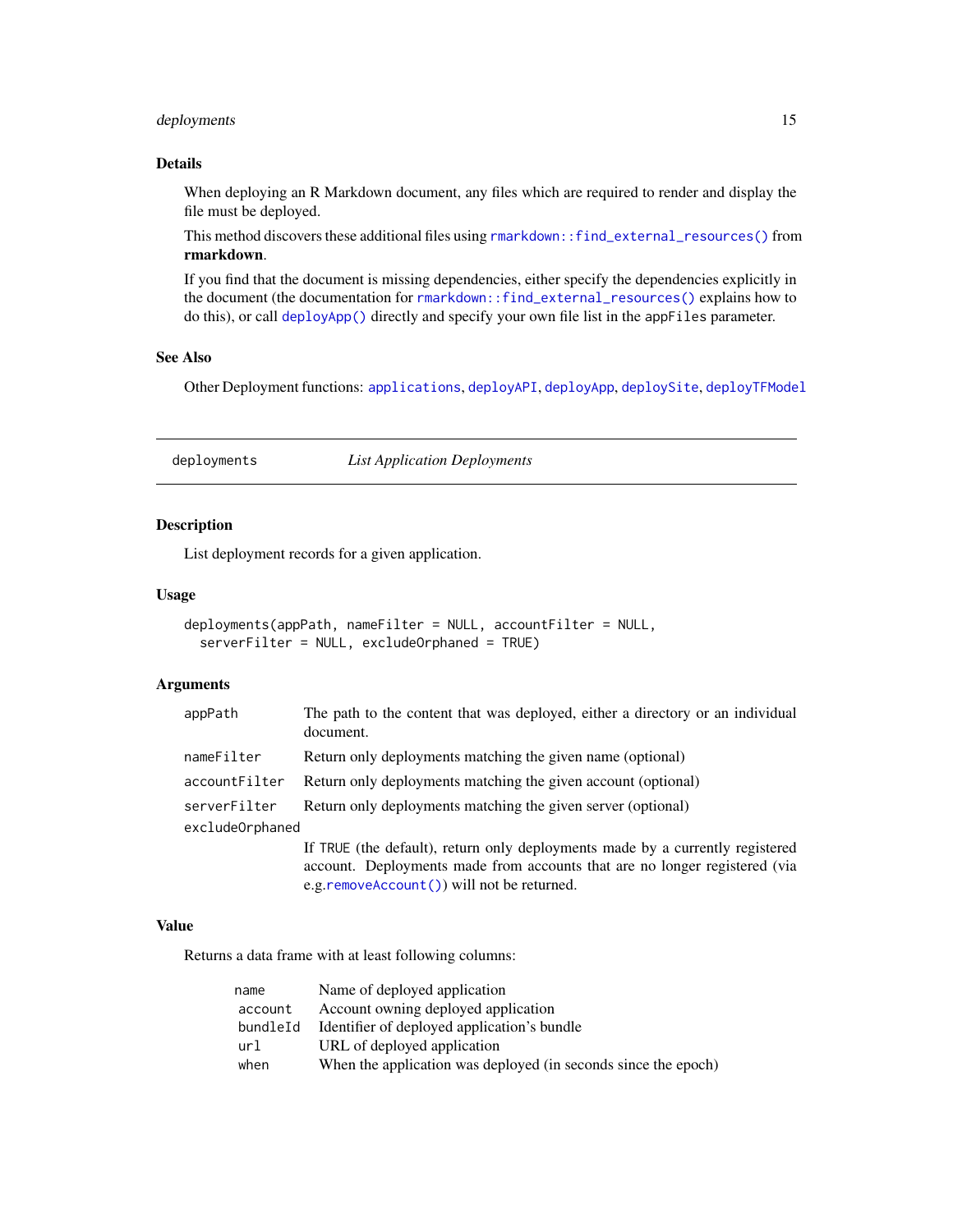If additional metadata has been saved with the deployment record using the metadata argument to [deployApp\(\)](#page-11-1), the frame will include additional columns.

### See Also

[applications\(\)](#page-7-1) to get a list of deployments from the server, and [deployApp\(\)](#page-11-1) to create a new deployment.

### Examples

## Not run:

```
# Return all deployments of the ~/r/myapp directory made with the 'abc'
# account
deployments("~/r/myapp", accountFilter="abc")
```
## End(Not run)

<span id="page-15-1"></span>deploySite *Deploy a Website*

#### Description

Deploy an R Markdown website to a server.

#### Usage

```
deploySite(sideDir = getwd(), siteName = NULL, account = NULL,server = NULL, render = c("none", "local", "server"),launch.browser = getOption("rsconnect.launch.browser", interactive()),
  logLevel = c("normal", "quiet", "verbose"), lint = FALSE,
 metadata = list(), python = NULL, ...)
```

| siteDir  | Directory containing website. Defaults to current working directory.                                                                                                                           |
|----------|------------------------------------------------------------------------------------------------------------------------------------------------------------------------------------------------|
| siteName | Name for the site (names must be unique within an account). Defaults to the<br>base name of the specified siteDir, (or to a name provided by a custom site<br>generation function).            |
| account  | Account to deploy application to. This parameter is only required for the initial<br>deployment of an application when there are multiple accounts configured on<br>the system (see accounts). |
| server   | Server name. Required only if you use the same account name on multiple<br>servers.                                                                                                            |

<span id="page-15-0"></span>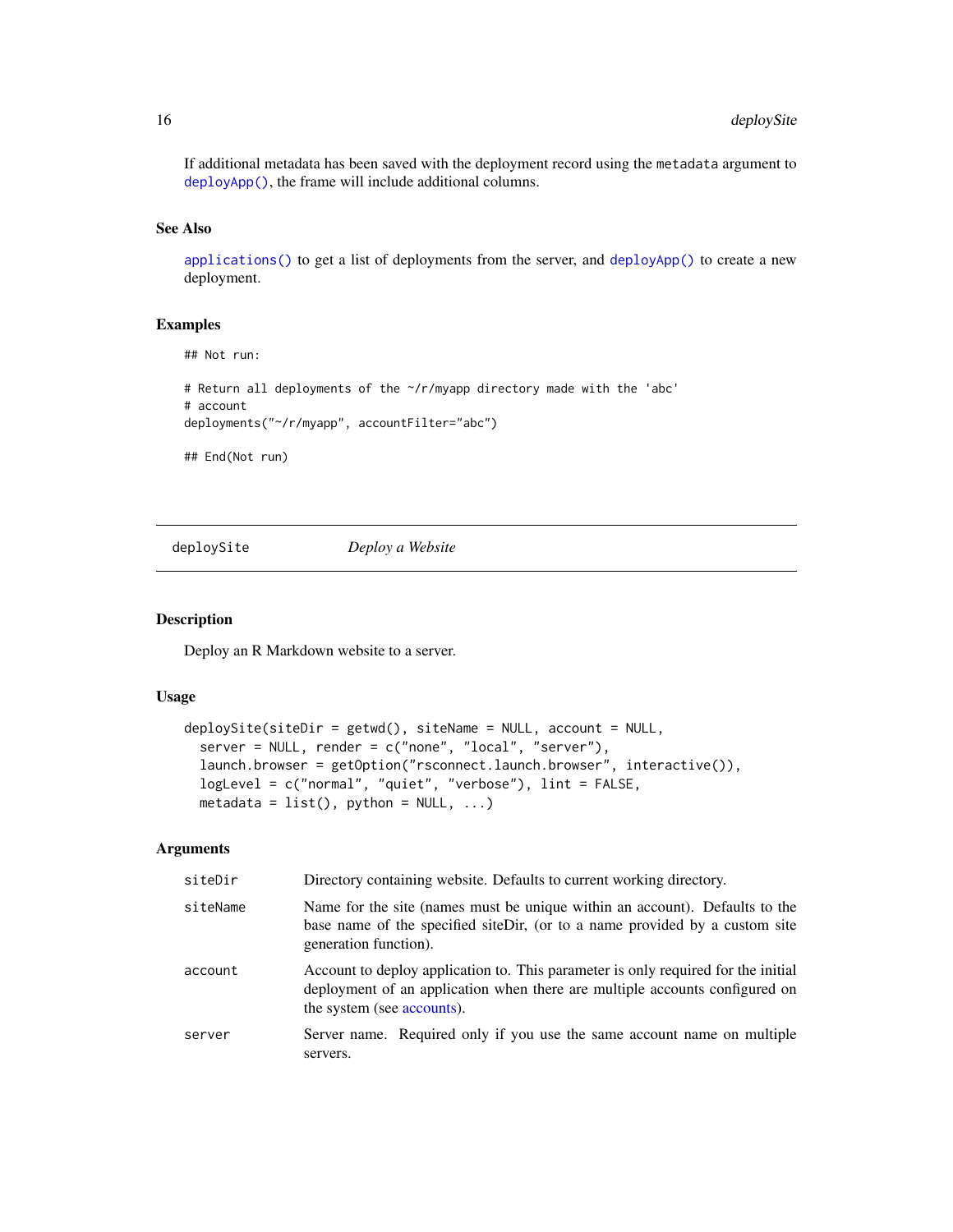<span id="page-16-0"></span>

| render   | Rendering behavior for site: "none" to upload a static version of the current<br>contents of the site directory; "local" to render the site locally then upload it;<br>"server" to render the site on the server. Note that for "none" and "local" R<br>scripts (.R) and markdown documents (.Rmd and .md) will not be uploaded to<br>the server.                 |
|----------|-------------------------------------------------------------------------------------------------------------------------------------------------------------------------------------------------------------------------------------------------------------------------------------------------------------------------------------------------------------------|
|          | launch browser If true, the system's default web browser will be launched automatically after<br>the app is started. Defaults to TRUE in interactive sessions only. If a function is<br>passed, it will be called after the app is started, with the app URL as a paramter.                                                                                       |
| logLevel | One of "quiet", "normal" or "verbose"; indicates how much logging to the<br>console is to be performed. At "quiet" reports no information; at "verbose",<br>a full diagnostic log is captured.                                                                                                                                                                    |
| lint     | Lint the project before initiating deployment, to identify potentially problematic<br>code?                                                                                                                                                                                                                                                                       |
| metadata | Additional metadata fields to save with the deployment record. These fields will<br>be returned on subsequent calls to deployments().                                                                                                                                                                                                                             |
| python   | Full path to a python binary for use by reticulate. Required if reticulate<br>is a dependency of the app being deployed. If python = NULL, and RETICU-<br>LATE_PYTHON is set in the environment, its value will be used. The specified<br>python binary will be invoked to determine its version and to list the python<br>packages installed in the environment. |
| $\cdots$ | Additional arguments to deployApp(). Do not supply appDir, appFiles, or<br>appSourceDoc; these three parameters are automatically generated by deploySite.                                                                                                                                                                                                        |

### See Also

Other Deployment functions: [applications](#page-7-1), [deployAPI](#page-10-2), [deployApp](#page-11-1), [deployDoc](#page-13-1), [deployTFModel](#page-16-1)

<span id="page-16-1"></span>deployTFModel *Deploy a TensorFlow saved model*

### Description

Deploys a directory containing a Tensorflow saved model file.

### Usage

```
deployTFModel(modelDir, ...)
```

| modelDir | Path to the saved model directory. MUST contain saved model, pb or saved model, pbtxt |
|----------|---------------------------------------------------------------------------------------|
| .        | Additional arguments to deployApp().                                                  |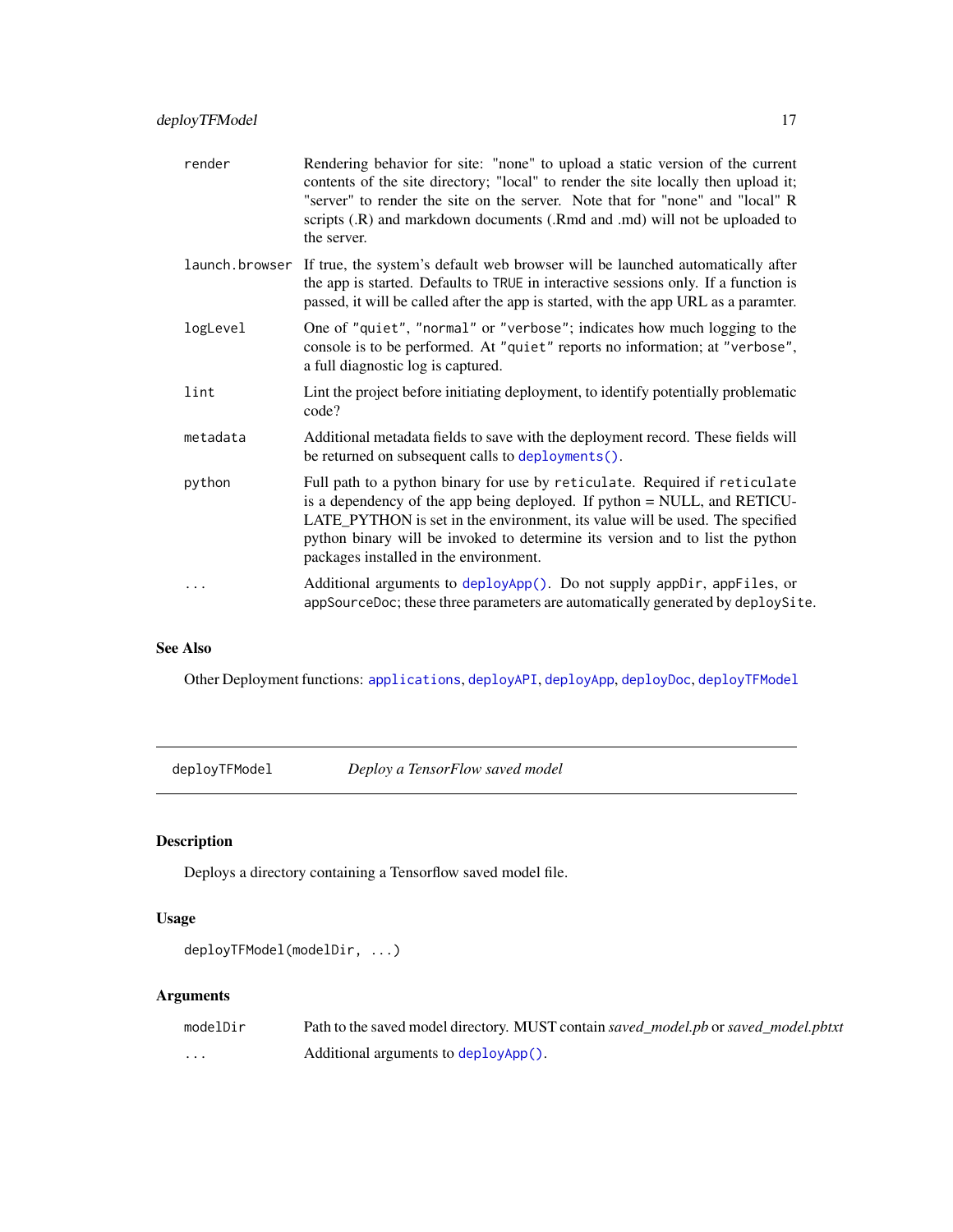### Details

Deploy a single Tensorflow saved model as a bundle. Should be passed a directory that contains the *saved\_model.pb* or *saved\_model.pbtxt* file, as well as any variables and assets necessary to load the model.

A saved model directory might look like this:

./1/ ./1/saved\_model.pb or ./1/saved\_model.pbtxt ./1/variables/ ./1/variables/variables.data-00000-of-00001 ./1/variables/variables.index

For information on creating saved models, see the Keras method keras::export\_savedmodel.keras.engine.training.M or the TensorFlow method [tensorflow::export\\_savedmodel\(\)](#page-0-0). If using the TensorFlow package for R, the official [TensorFlow guide for saving and restoring models](https://www.tensorflow.org/programmers_guide/saved_model#overview_of_saving_and_restoring_models) may be useful.

#### References

```
https://www.tensorflow.org/programmers_guide/saved_model#overview_of_saving_and_
restoring_models
```
### See Also

Other Deployment functions: [applications](#page-7-1), [deployAPI](#page-10-2), [deployApp](#page-11-1), [deployDoc](#page-13-1), [deploySite](#page-15-1)

forgetDeployment *Forget Application Deployment*

#### Description

Forgets about an application deployment. This is useful if the application has been deleted on the server, or the local deployment information needs to be reset.

#### Usage

```
forgetDeployment(appPath = getwd(), name = NULL, account = NULL,
  server = NULL, dryRun = FALSE, force = !interactive())
```

| appPath | The path to the content that was deployed, either a directory or an individual<br>document. |
|---------|---------------------------------------------------------------------------------------------|
| name    | The name of the content that was deployed (optional)                                        |
| account | The name of the account to which the content was deployed (optional)                        |
| server  | The name of the server to which the content was deployed (optional)                         |

<span id="page-17-0"></span>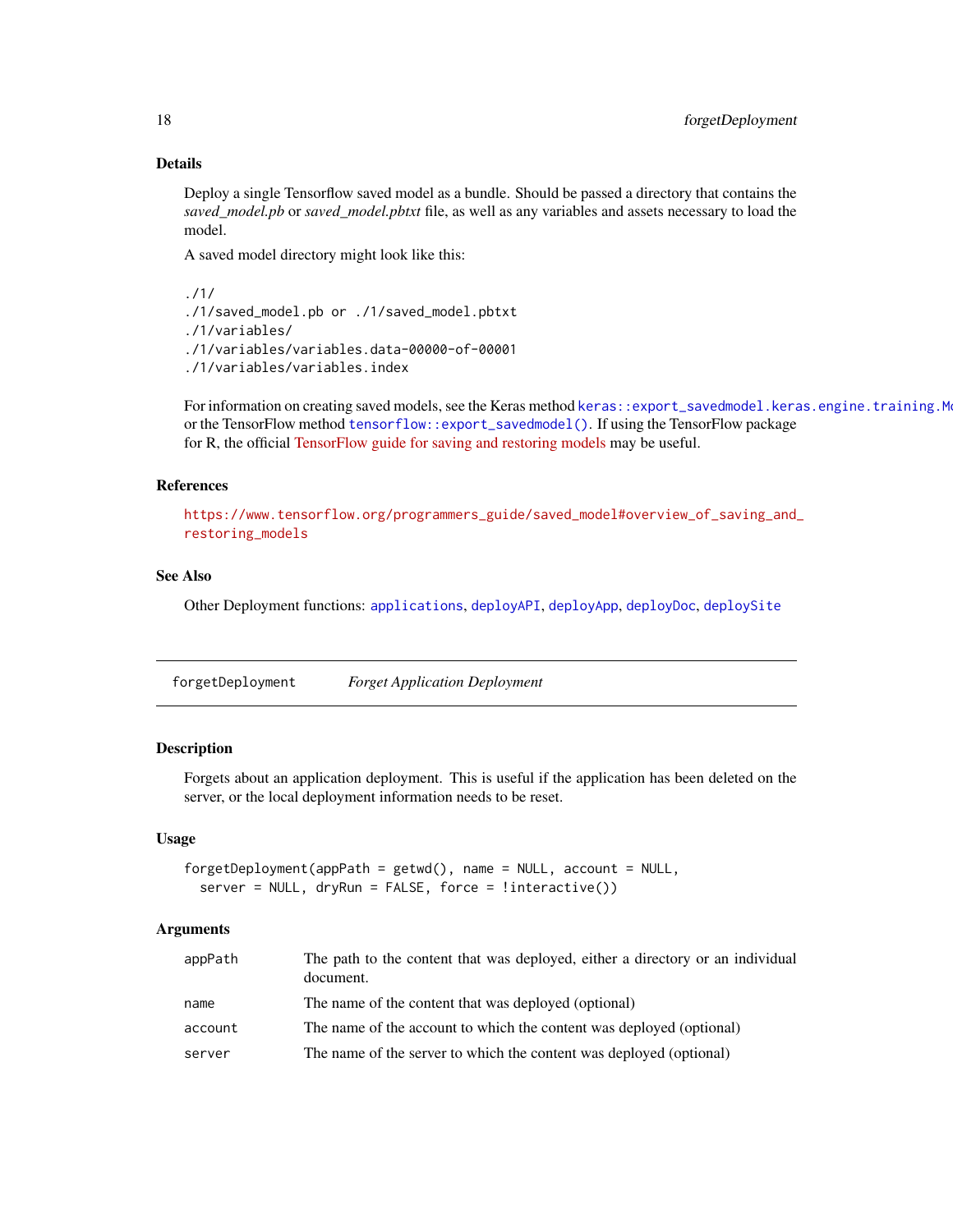<span id="page-18-0"></span>

| dryRun | Set to TRUE to preview the files/directories to be removed instead of actually<br>removing them. Defaults to FALSE. |
|--------|---------------------------------------------------------------------------------------------------------------------|
| force  | Set to TRUE to remove files and directories without prompting. Defaults to<br>FALSE in interactive sessions.        |

### Details

This method removes from disk the file containing deployment metadata. If "name", "account", and "server" are all NULL, then all of the deployments for the application are forgotten; otherwise, only the specified deployment is forgotten.

#### Value

NULL, invisibly.

generateAppName *Generate Application Name*

#### Description

Generate a short name (identifier) for an application given an application title.

#### Usage

```
generateAppName(appTitle, appPath = NULL, account = NULL,
  unique = TRUE)
```
#### Arguments

| appTitle | A descriptive title for the application.                                                            |
|----------|-----------------------------------------------------------------------------------------------------|
| appPath  | The path to the application's content, either a directory or an individual docu-<br>ment. Optional. |
| account  | The account where the application will be deployed. Optional.                                       |
| unique   | Whether to try to generate a unique name.                                                           |

#### Details

This function modifies the title until it forms a suitable application name. Suitable application names are 3 - 64 characters long and contain only alphanumeric characters.

The function is intended to be used to find a name for a new application. If appPath and account are both specified, then the returned name will also be unique among locally known deployments of the directory (note that it is not guaranteed to be unique on the server). This behavior can be disabled by setting unique = FALSE.

#### Value

Returns a valid short name for the application.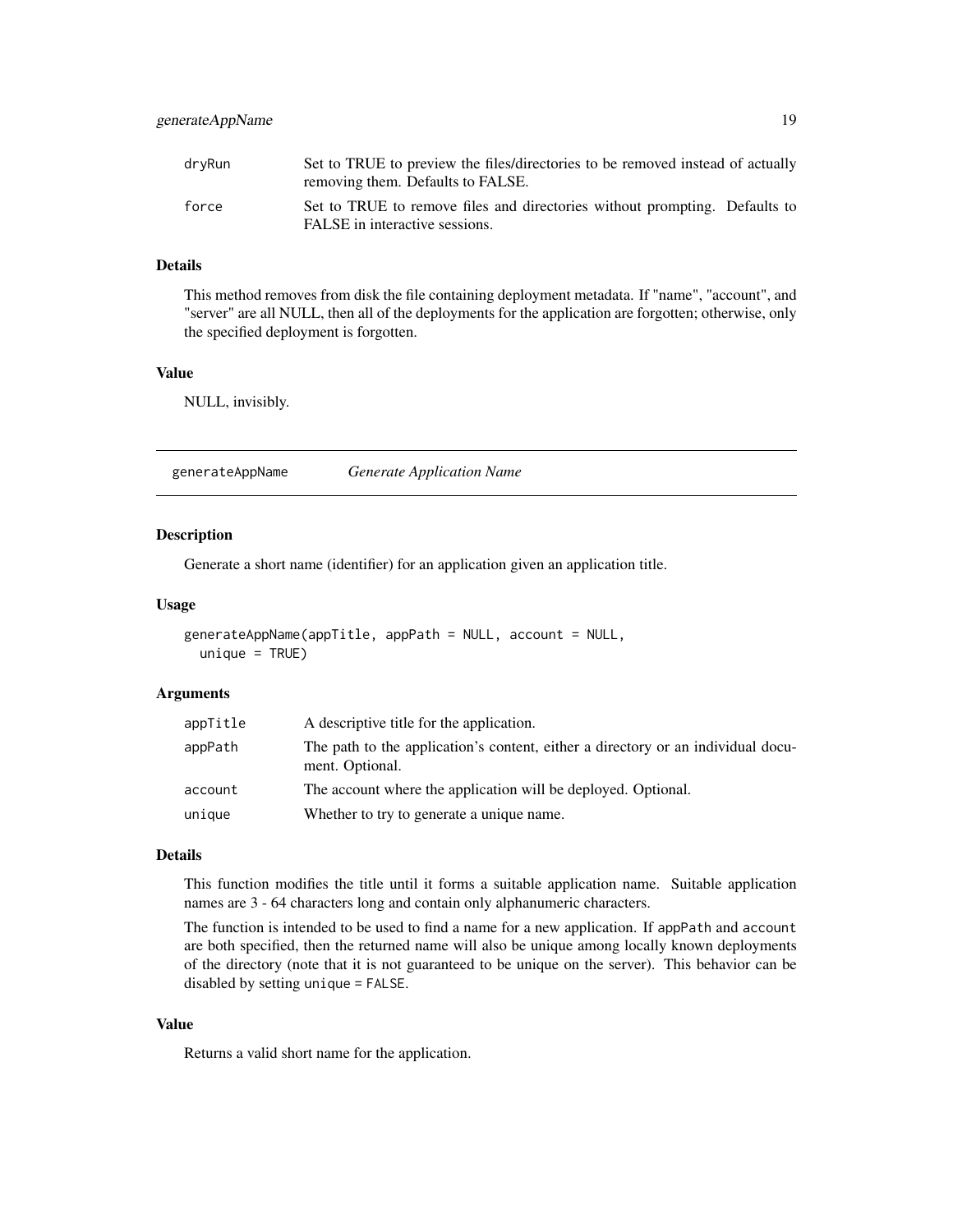### Examples

```
# Generate a short name for a sample application
generateAppName("My Father's Country", "~/fathers-country", "myacct")
```
<span id="page-19-1"></span>lint *Lint a Project*

### Description

Takes the set of active linters (see [addLinter\(\)](#page-4-1)), and applies them to all files within a project.

### Usage

lint(project, files = NULL, appPrimaryDoc = NULL)

### Arguments

| project       | Path to a project directory.                                                                                                        |
|---------------|-------------------------------------------------------------------------------------------------------------------------------------|
| files         | Specific files to lint. Can be NULL, in which case all the files in the directory<br>will be linted.                                |
| appPrimaryDoc | The primary file in the project directory. Can be NULL, in which case it's in-<br>ferred (if possible) from the directory contents. |

<span id="page-19-2"></span>

| linter | Create a Linter |
|--------|-----------------|
|        |                 |

### Description

Generate a linter, which can identify errors or problematic regions in a project.

#### Usage

```
linter(apply, takes, message, suggestion)
```

| apply      | Function that, given the content of a file, returns the indices at which problems<br>were found.                                      |
|------------|---------------------------------------------------------------------------------------------------------------------------------------|
| takes      | Function that, given a set of paths, returns the subset of paths that this linter<br>uses.                                            |
| message    | Function that, given content and lines, returns an informative message for the<br>user. Typically generated with makelinterMessage(). |
| suggestion | String giving a prescribed fix for the linted problem.                                                                                |

<span id="page-19-0"></span>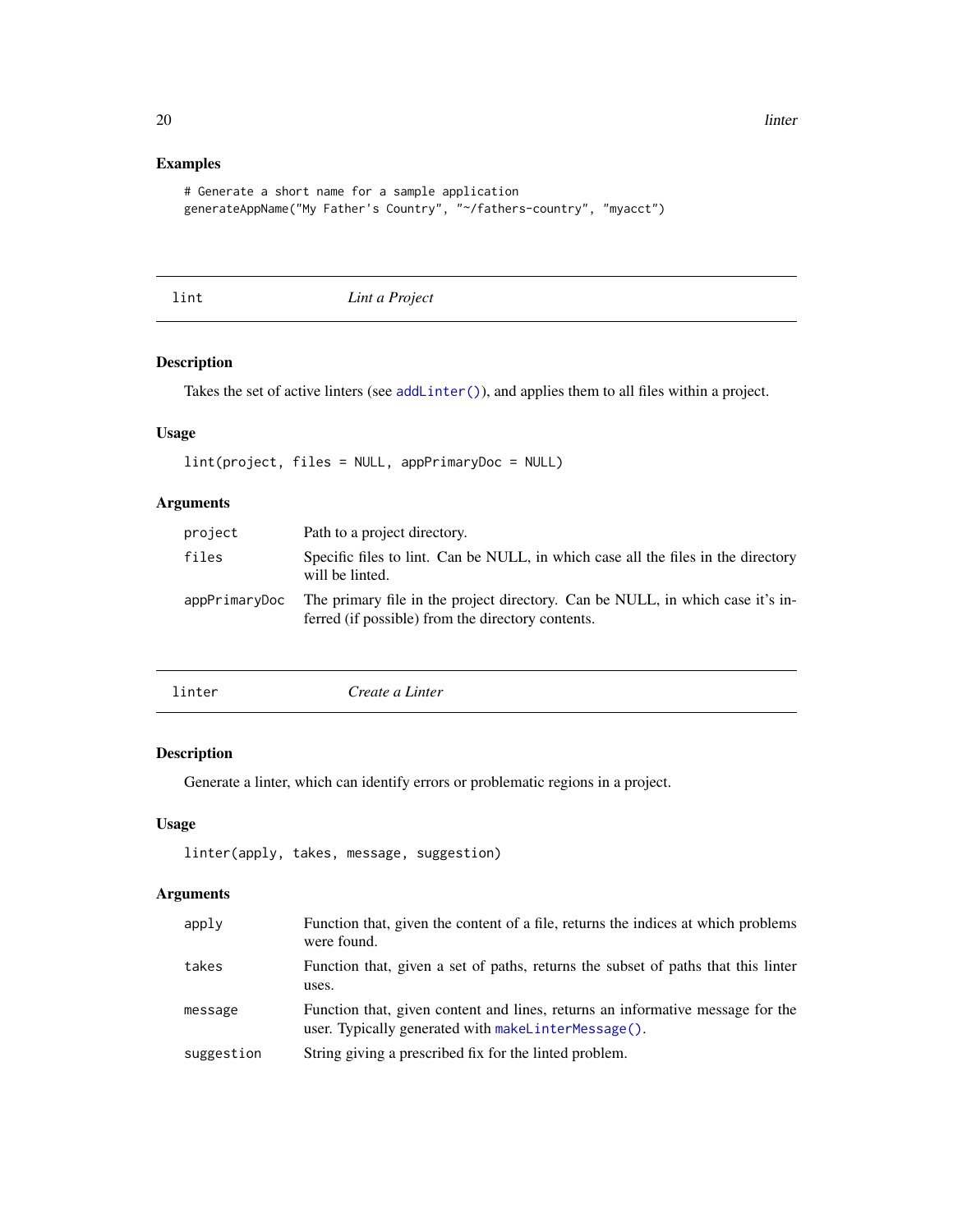### <span id="page-20-0"></span>listBundleFiles 21

#### Examples

```
addLinter("no.capitals", linter(
 ## Identify lines containing capital letters -- either by name or by index
 apply = function(content, ...)grep("[A-Z]", content)
 },
 ## Only use this linter on R files (paths ending with .r or .R)
 takes = function(paths) {
   grep("[rR]$", paths)
 },
 # Use the default message constructor
 message = function(content, lines, \ldots) {
   makeLinterMessage("Capital letters found on the following lines", content, lines)
 },
 # Give a suggested prescription
 suggest = "Do not use capital letters in these documents."
))
```
listBundleFiles *List Files to be Bundled*

#### Description

Given a directory containing an application, returns the names of the files to be bundled in the application.

#### Usage

```
listBundleFiles(appDir)
```
### Arguments

appDir Directory containing the application.

### Details

This function computes results similar to a recursive directory listing from list. files(), with the following constraints:

- 1. If the total size of the files exceeds the maximum bundle size, no more files are listed. The maximum bundle size is controlled by the rsconnect.max.bundle.size option.
- 2. If the total size number of files exceeds the maximum number to be bundled, no more files are listed. The maximum number of files in the bundle is controlled by the rsconnect.max.bundle.files option.
- 3. Certain files and folders that don't need to be bundled, such as those containing internal version control and RStudio state, are excluded.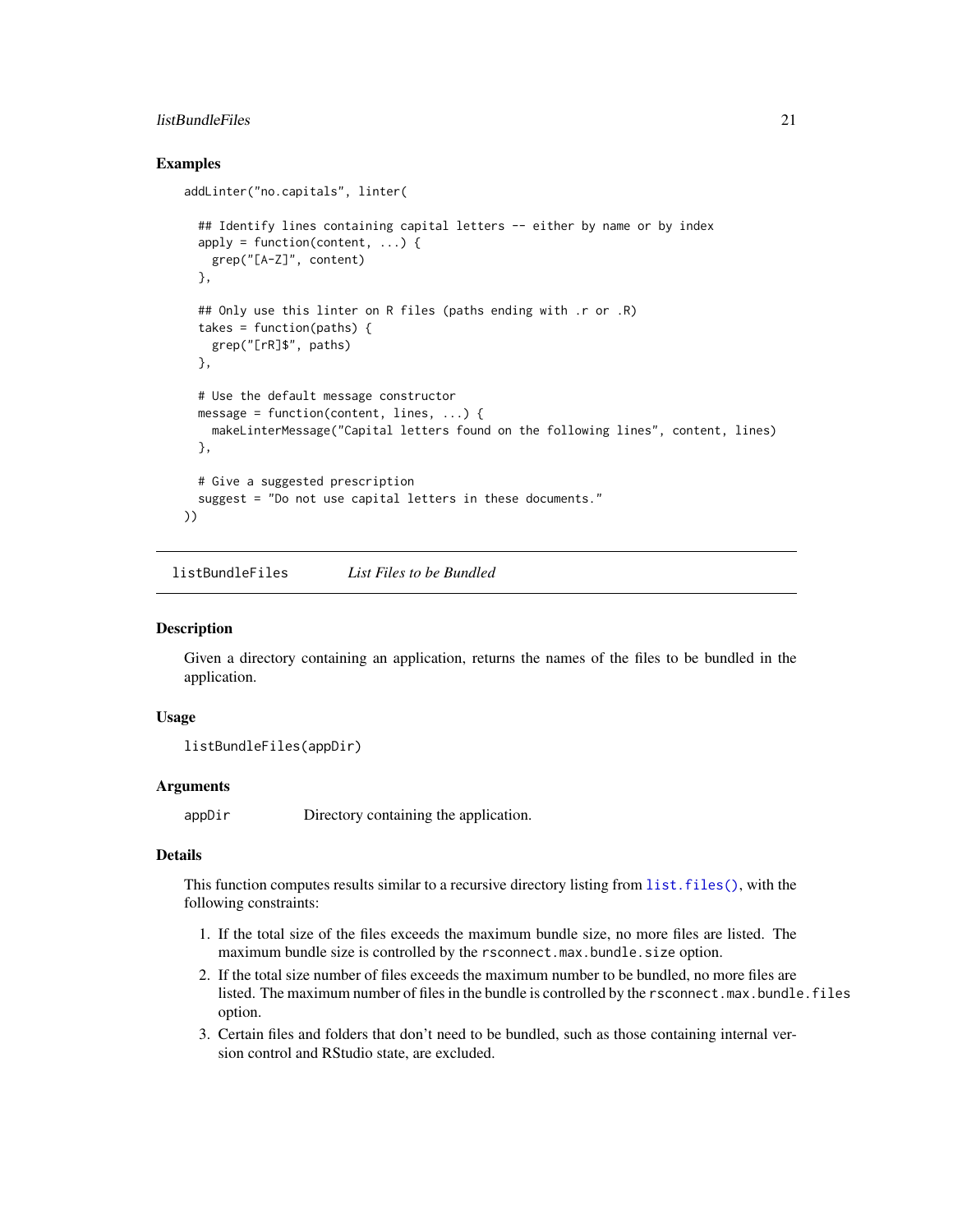### <span id="page-21-0"></span>Value

Returns a list containing the following elements:

contents A list of the files to be bundled totalSize The total size of the files

<span id="page-21-1"></span>makeLinterMessage *Construct a Linter Message*

### Description

Pretty-prints a linter message. Primarily used as a helper for constructing linter messages with [linter\(\)](#page-19-2).

### Usage

makeLinterMessage(header, content, lines)

### Arguments

| header  | A header message describing the linter.          |
|---------|--------------------------------------------------|
| content | The content of the file that was linted.         |
| lines   | The line numbers from content that contain lint. |

purgeApp *Purge an Application*

#### Description

Purge a currently archived ShinyApps application.

### Usage

```
purgeApp(appName, account = NULL, server = NULL, quiet = FALSE)
```

| appName | Name of application to purge.                                                                        |
|---------|------------------------------------------------------------------------------------------------------|
| account | Account name. If a single account is registered on the system then this parameter<br>can be omitted. |
| server  | Server name. Required only if you use the same account name on multiple<br>servers (see servers())   |
| quiet   | Request that no status information be printed to the console during the termina-<br>tion.            |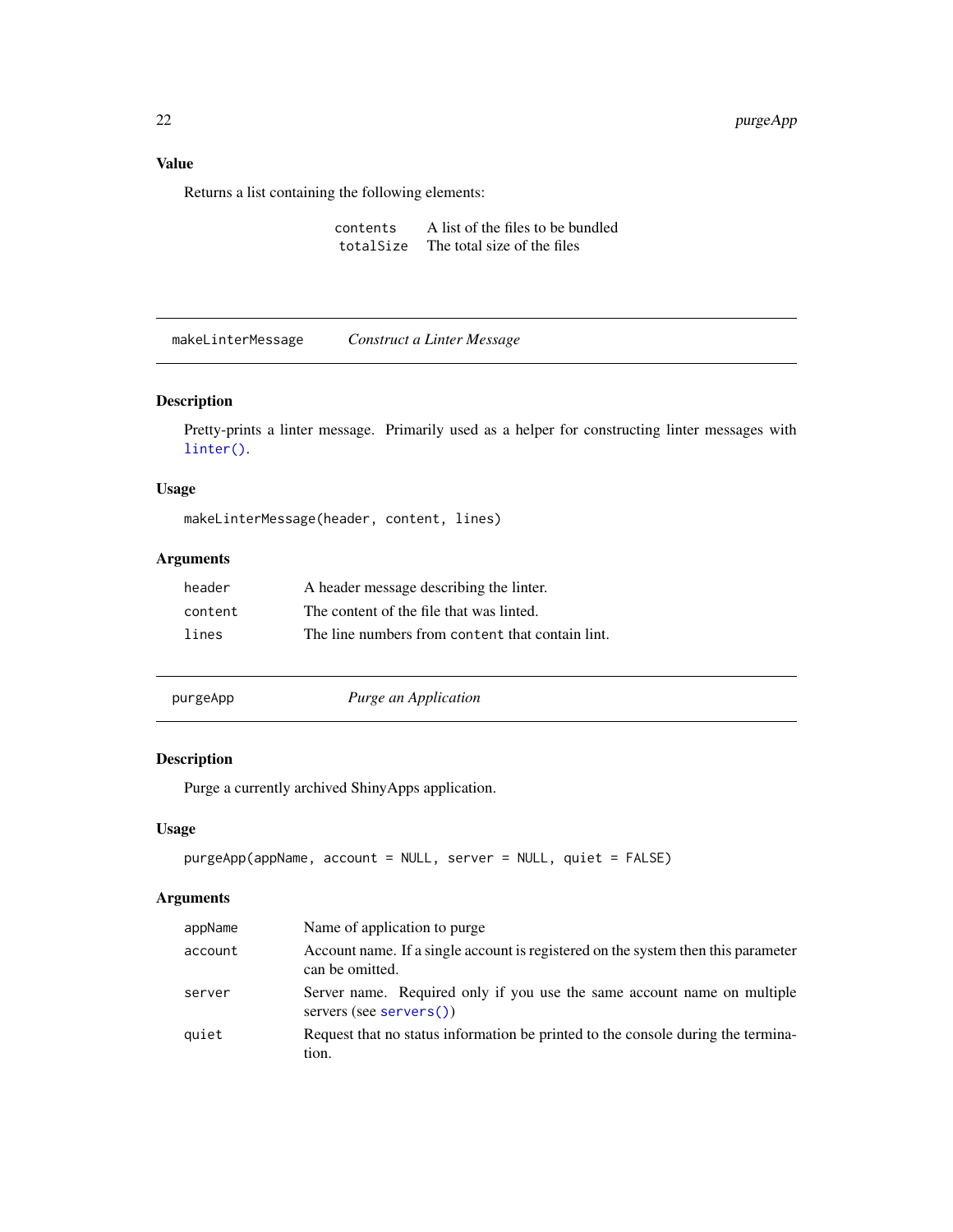### <span id="page-22-0"></span>Note

This function only works for ShinyApps servers.

#### See Also

[applications\(\)](#page-7-1), [deployApp\(\)](#page-11-1), and [restartApp\(\)](#page-23-1)

### Examples

## Not run: # purge an application purgeApp("myapp")

## End(Not run)

<span id="page-22-1"></span>removeAuthorizedUser *Remove authorized user from an application*

#### Description

Remove authorized user from an application

#### Usage

```
removeAuthorizedUser(user, appDir = getwd(), appName = NULL,
 account = NULL, server = NULL)
```
### Arguments

| user    | The user to remove. Can be id or email address.                                                      |
|---------|------------------------------------------------------------------------------------------------------|
| appDir  | Directory containing application. Defaults to current working directory.                             |
| appName | Name of application.                                                                                 |
| account | Account name. If a single account is registered on the system then this parameter<br>can be omitted. |
| server  | Server name. Required only if you use the same account name on multiple<br>servers.                  |

### Note

This function works only for ShinyApps servers.

#### See Also

[addAuthorizedUser\(\)](#page-4-2) and [showUsers\(\)](#page-34-1)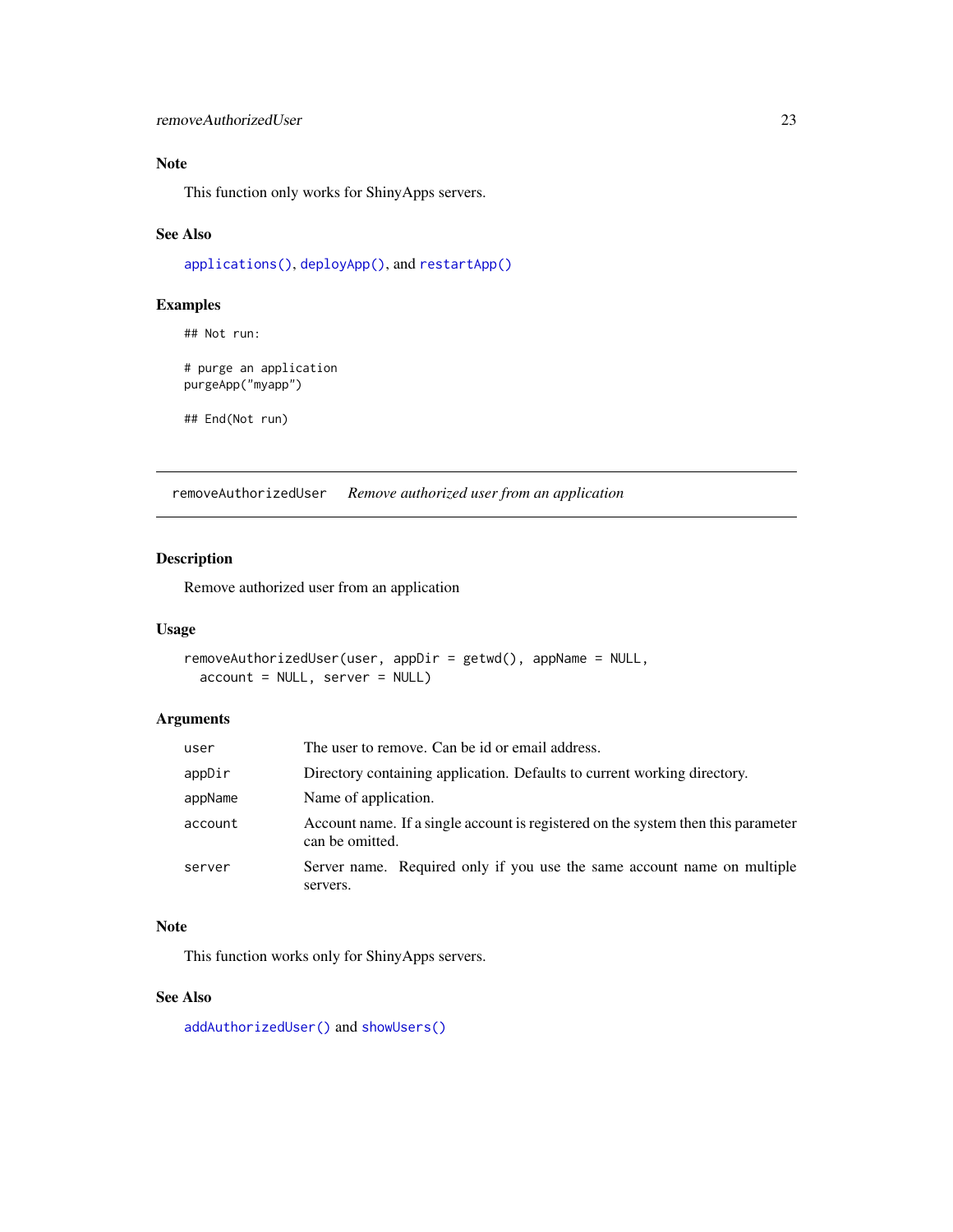<span id="page-23-1"></span><span id="page-23-0"></span>

### Description

Restart an application currently running on a remote server.

#### Usage

```
restartApp(appName, account = NULL, server = NULL, quiet = FALSE)
```
### Arguments

| appName | Name of application to restart                                                                       |
|---------|------------------------------------------------------------------------------------------------------|
| account | Account name. If a single account is registered on the system then this parameter<br>can be omitted. |
| server  | Server name. Required only if you use the same account name on multiple<br>servers (see servers())   |
| quiet   | Request that no status information be printed to the console during the operation.                   |

### Note

This function works only for ShinyApps servers.

### See Also

[applications\(\)](#page-7-1), [deployApp\(\)](#page-11-1), and [terminateApp\(\)](#page-36-1)

### Examples

```
## Not run:
```

```
# restart an application
restartApp("myapp")
```
## End(Not run)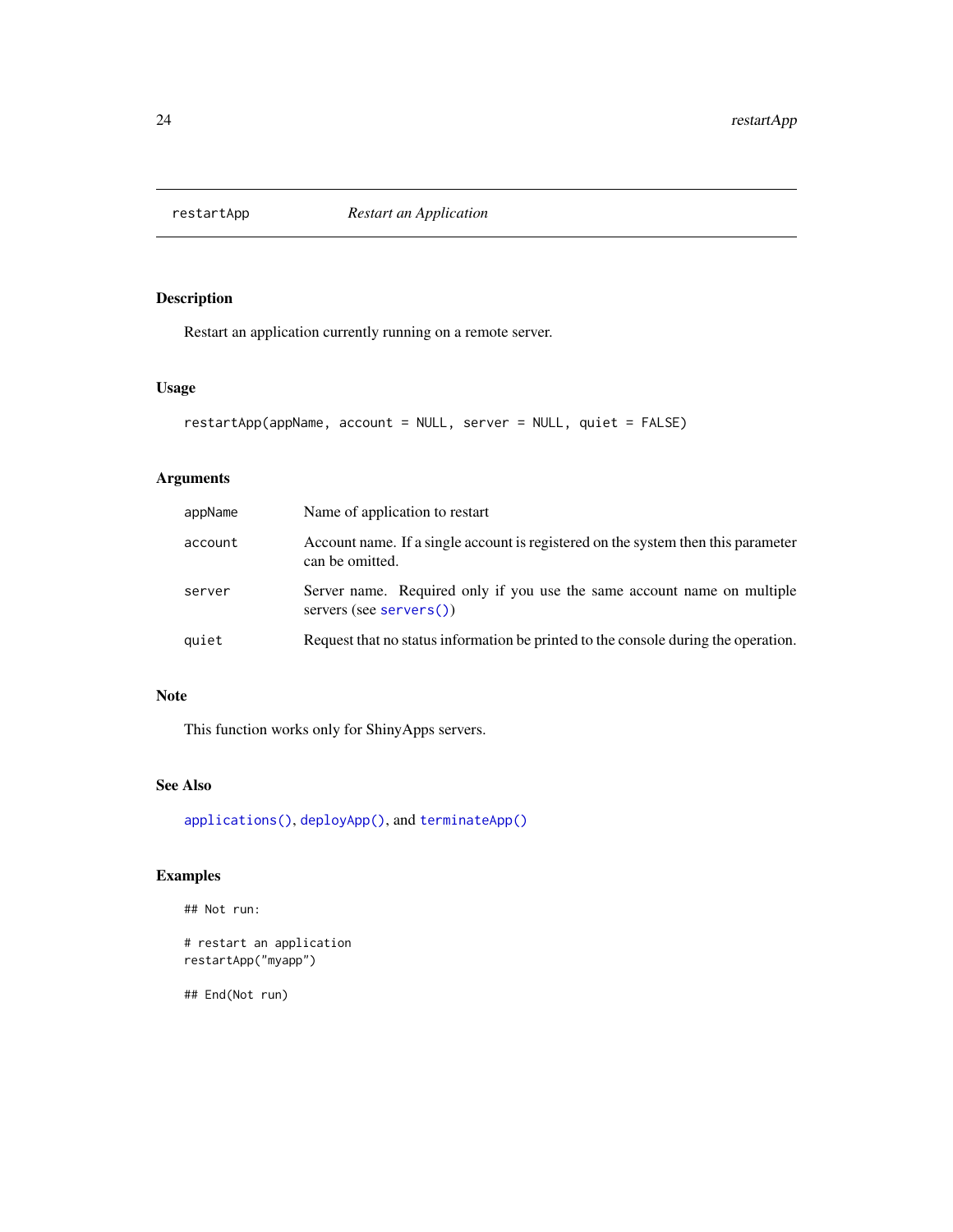<span id="page-24-0"></span>

#### Description

This function publishes a file to rpubs.com. If the upload succeeds a list that includes an id and continueUrl is returned. A browser should be opened to the continueUrl to complete publishing of the document. If an error occurs then a diagnostic message is returned in the error element of the list.

#### Usage

```
rpubsUpload(title, contentFile, originalDoc, id = NULL,
 properties = list())
```
#### Arguments

| title       | The title of the document.                                                                                                                                                                                                     |
|-------------|--------------------------------------------------------------------------------------------------------------------------------------------------------------------------------------------------------------------------------|
| contentFile | The path to the content file to upload.                                                                                                                                                                                        |
| originalDoc | The document that was rendered to produce the content File. May be NULL if<br>the document is not known.                                                                                                                       |
| id          | If this upload is an update of an existing document then the id parameter should<br>specify the document id to update. Note that the id is provided as an element of<br>the list returned by successful calls to rpubs Upload. |
| properties  | A named list containing additional document properties (RPubs doesn't cur-<br>rently expect any additional properties, this parameter is reserved for future use).                                                             |

### Value

A named list. If the upload was successful then the list contains a id element that can be used to subsequently update the document as well as a continueUrl element that provides a URL that a browser should be opened to in order to complete publishing of the document. If the upload fails then the list contains an error element which contains an explanation of the error that occurred.

#### Examples

```
## Not run:
# upload a document
result <- rpubsUpload("My document title", "Document.html")
if (!is.null(result$continueUrl))
   browseURL(result$continueUrl)
else
   stop(result$error)
# update the same document with a new title
updateResult <- rpubsUpload("My updated title", "Document.html",
```

```
id = result$id)
```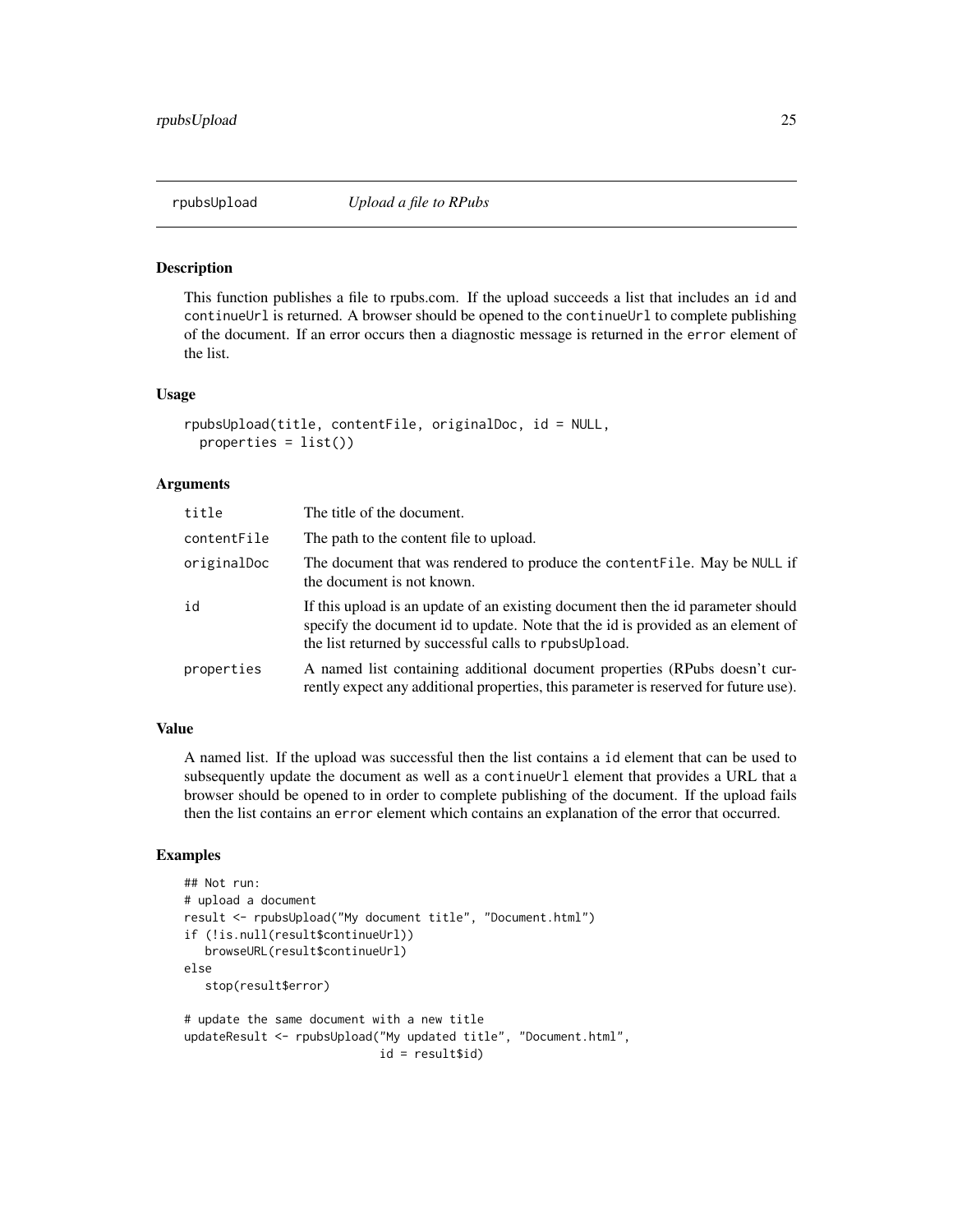<span id="page-25-0"></span>## End(Not run)

rsconnectOptions *Package Options*

#### **Description**

The rsconnect package supports several options that control the method used for http communications, the printing of diagnostic information for http requests, and the launching of an external browser after deployment.

#### Details

Supported global options include:

- rsconnect.ca.bundle Path to a custom bundle of Certificate Authority root certificates to use when connecting to servers via SSL. This option can also be specied in the environment variable RSCONNECT\_CA\_BUNDLE. Leave undefined to use your system's default certificate store.
- rsconnect.check.certificate Whether to check the SSL certificate when connecting to a remote host; defaults to TRUE. Setting to FALSE is insecure, but will allow you to connect to hosts using invalid certificates as a last resort.
- rsconnect.http Http implementation used for connections to the back-end service:

| libcurl  | Secure https using the curl R package                |
|----------|------------------------------------------------------|
| rcurl    | Secure https using the Rour 1 R package (deprecated) |
| curl     | Secure https using the curl system utility           |
| internal | Insecure http using raw sockets                      |

If no option is specified then libcurl is used by default.

- rsconnect.http.trace When TRUE, trace http calls (prints the method, path, and total milliseconds for each http request)
- rsconnect.http.trace.json When TRUE, trace JSON content (shows JSON payloads sent to and received from the server))
- rsconnect.http.verbose When TRUE, print verbose output for http connections (useful only for debugging SSL certificate or http connection problems)
- rsconnect.rcurl.options A named list of additional cURL options to use when using the RCurl HTTP implementation in R. Run RCurl::curlOptions() to see available options.
- rsconnect.libcurl.options A named list of additional cURL options to use when using the curl HTTP implementation in R. Run curl::curl\_options() to see available options.
- rsconnect.error.trace When TRUE, print detailed stack traces for errors occurring during deployment.
- rsconnect.launch.browser When TRUE, automatically launch a browser to view applications after they are deployed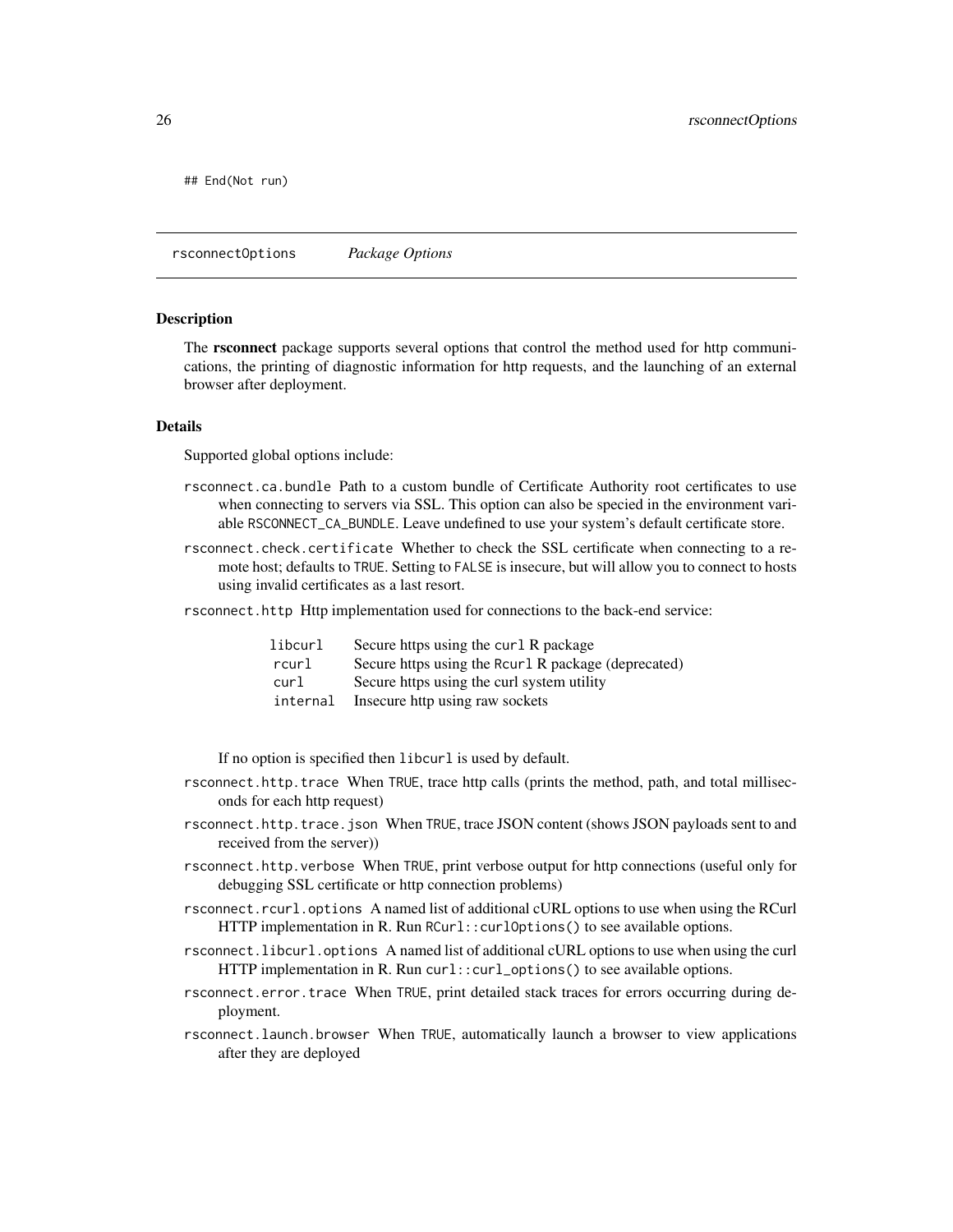#### rsconnectOptions 27

rsconnect.locale.cache When FALSE, disable the detected locale cache (Windows only).

- rsconnect.locale Override the detected locale.
- rsconnect.max.bundle.size The maximum size, in bytes, for deployed content. If not set, defaults to 3 GB.
- rsconnect.max.bundle.files The maximum number of files to deploy. If not set, defaults to 10,000.
- rsconnect.force.update.apps When TRUE, bypasses the prompt to confirm whether you wish to update previously-deployed content
- rsconnect.pre.deploy A function to run prior to deploying content; it receives as an argument the path to the content that's about to be deployed.
- rsconnect.post.deploy A function to run after successfully deploying content; it receives as an argument the path to the content that was just deployed.
- rsconnect.python.enabled When TRUE, use the python executable specified by the RETICULATE\_PYTHON environment variable and add a python section to the deployment manifest. By default, python is enabled when deploying to RStudio Connect and disabled when deploying to shinyapps.io.

When deploying content from the RStudio IDE, the rsconnect package's deployment methods are executed in a vanilla R session that doesn't execute startup scripts. This can make it challenging to ensure options are set properly prior to push-button deployment, so the rsconnect package has a parallel set of "startup" scripts it runs prior to deploying. The follow are run in order, if they exist, prior to deployment:

\$R\_HOME/etc/rsconnect.site Like Rprofile.site; for site-wide pre-flight and options.

~/.rsconnect\_profile Like .Rprofile; for user-specific content.

\$PROJECT/.rsconnect\_profile Like .Rprofile for projects; \$PROJECT here refers to the root directory of the content being deployed.

Note that, unlike .Rprofile, these files don't replace each other; *all three* will be run if they exist.

#### Examples

```
## Not run:
# use curl for http connections
options(rsconnect.http = "curl")
# trace http requests
options(rsconnect.http.trace = TRUE)
# print verbose output for http requests
options(rsconnect.http.verbose = TRUE)
# print JSON content
options(rsconnect.http.trace.json = TRUE)
# don't automatically launch a browser after deployment
options(rsconnect.launch.browser = FALSE)
## End(Not run)
```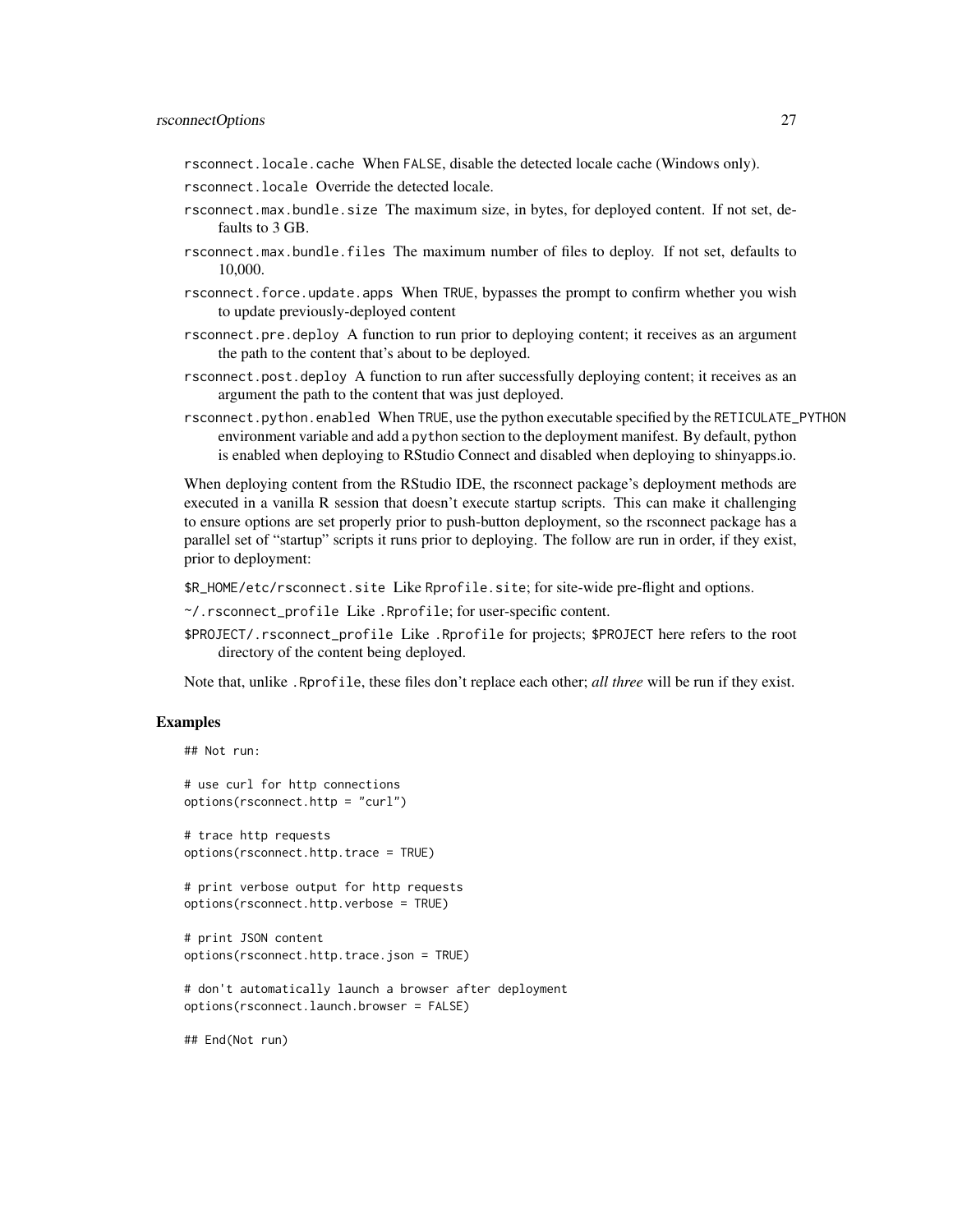<span id="page-27-1"></span><span id="page-27-0"></span>rsconnectPackages *Using Packages with rsconnect*

#### Description

Deployed applications can depend on any package available on CRAN as well as any package hosted in a public [GitHub](https://www.github.com) repository.

When an application is deployed it's source code is scanned for dependencies using the [appDependencies\(\)](#page-5-1) function. The list of dependencies is sent to the server along with the application source code and these dependencies are then installed alongside the application.

Note that the Suggests dependencies of packages are not automatically included in the list of dependent packages. See the *Note* section of the documentation of the [appDependencies\(\)](#page-5-1) function for details on how to force packages to be included in the dependency list.

#### CRAN Packages

When sastisfying CRAN package dependencies, the server will build the exact versions of packages that were installed on the system from which the application is deployed.

If a locally installed package was not obtained from CRAN (e.g. was installed from R-Forge) and as a result doesn't have a version that matches a version previously published to CRAN then an error will occur. It's therefore important that you run against packages installed directly from CRAN in your local configuration.

#### GitHub Packages

It's also possible to depend on packages hosted in public GitHub repositories, so long as they are installed via the [devtools::install\\_github\(\)](#page-0-0) function from the devtools package.

This works because install\_github records the exact Github commit that was installed locally, making it possible to download and install the same source code on the deployment server.

Note that in order for this to work correctly you need to install the very latest version of devtools from Github. You can do this as follows:

```
library(devtools)
install_github("r-lib/devtools")
```
#### See Also

[appDependencies\(\)](#page-5-1)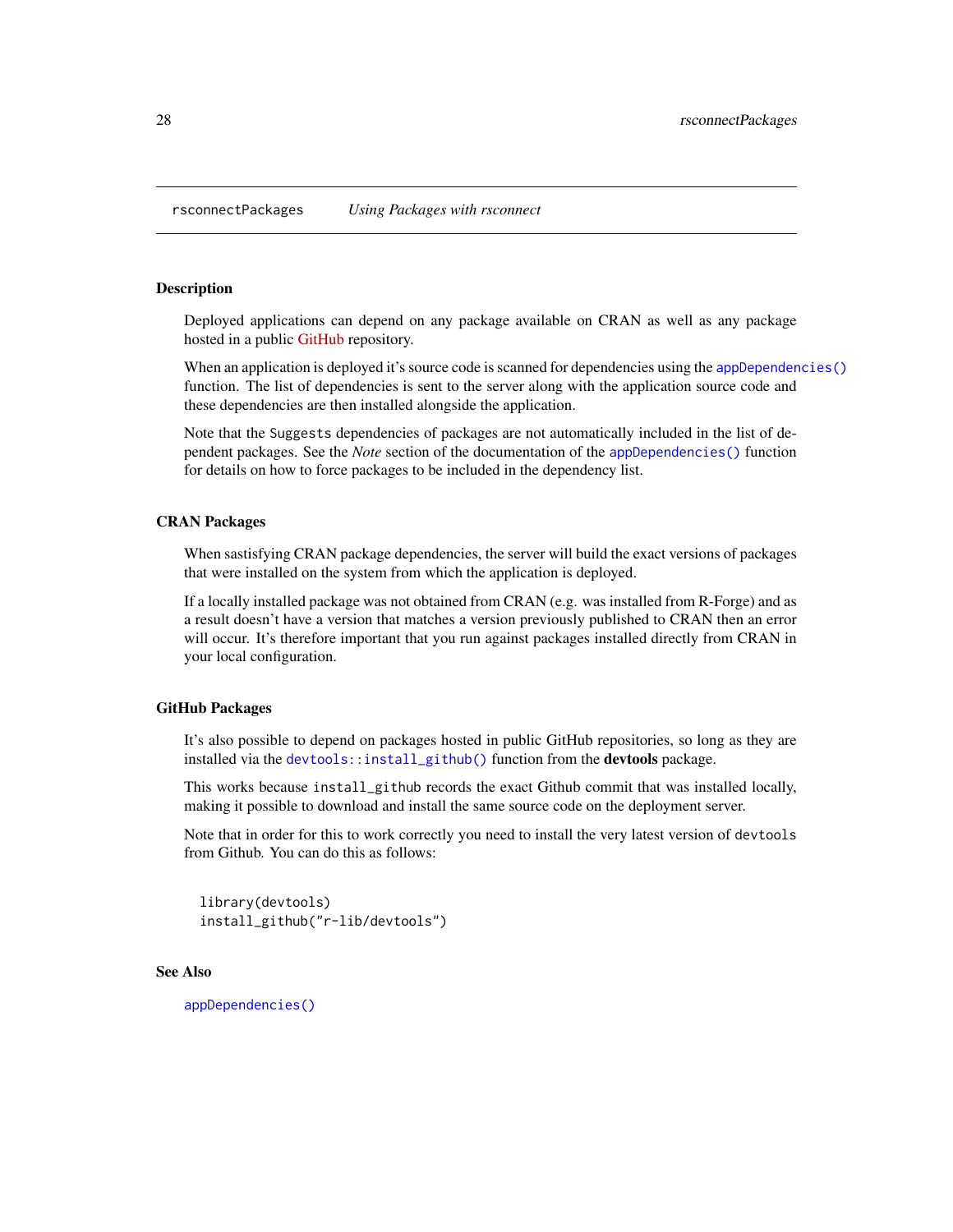<span id="page-28-1"></span><span id="page-28-0"></span>

#### Description

Functions to manage the list of known servers to which rsconnect can deploy and manage applications.

#### Usage

```
servers(local = FALSE)
discoverServers(quiet = FALSE)
addConnectServer(url, name = NULL, certificate = NULL, quiet = FALSE)
addServer(url, name = NULL, certificate = NULL, quiet = FALSE)
removeServer(name)
serverInfo(name)
addServerCertificate(name, certificate, quiet = FALSE)
```
#### Arguments

| local       | Return only local servers (i.e. not shinyapps.io)                                                                                                                                                                                                |
|-------------|--------------------------------------------------------------------------------------------------------------------------------------------------------------------------------------------------------------------------------------------------|
| quiet       | Suppress output and prompts where possible.                                                                                                                                                                                                      |
| url         | Server's URL. Should look like http://servername/orhttp://servername:port/.                                                                                                                                                                      |
| name        | Optional nickname for the server. If none is given, the nickname is inferred from<br>the server's hostname.                                                                                                                                      |
| certificate | Optional; a path a certificate file to be used when making SSL connections to<br>the server. The file's contents are copied and stored by the <b>rsconnect</b> package.<br>Can also be a character vector containing the certificate's contents. |

#### Details

Register a server with addServer or discoverServers (the latter is useful only if your administrator has configured server autodiscovery). Once a server is registered, you can connect to an account on the server using [connectUser\(\)](#page-10-1).

The servers and serverInfo functions are provided for viewing previously registered servers. There is always at least one server registered (the shinyapps.io server)

#### Value

servers returns a data frame with registered server names and URLs. serverInfo returns a list with details for a particular server.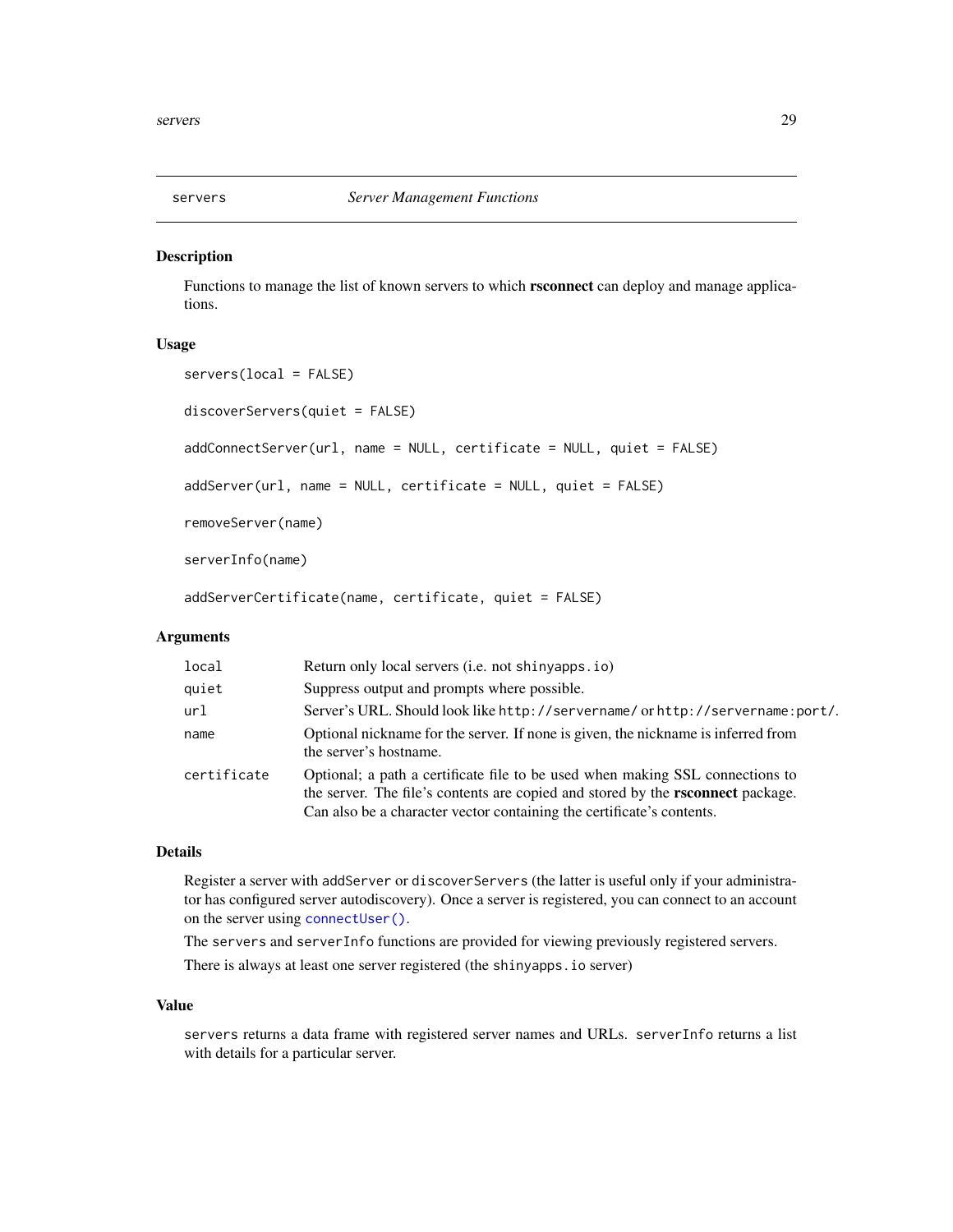### Examples

## Not run:

```
# register a local server
addServer("http://myrsconnect/", "myserver")
# list servers
servers(local = TRUE)
# connect to an account on the server
connectUser(server = "myserver")
```
## End(Not run)

<span id="page-29-1"></span>setAccountInfo *Set ShinyApps Account Info*

### Description

Configure a ShinyApps account for publishing from this system.

#### Usage

setAccountInfo(name, token, secret)

### Arguments

| name   | Name of account to save or remove |
|--------|-----------------------------------|
| token  | User token for the account        |
| secret | User secret for the account       |

#### See Also

Other Account functions: [accounts](#page-2-2), [connectApiUser](#page-9-1), [connectUser](#page-10-1)

### Examples

## Not run:

```
# register an account
setAccountInfo("user", "token", "secret")
```
# remove the same account removeAccount("user")

## End(Not run)

<span id="page-29-0"></span>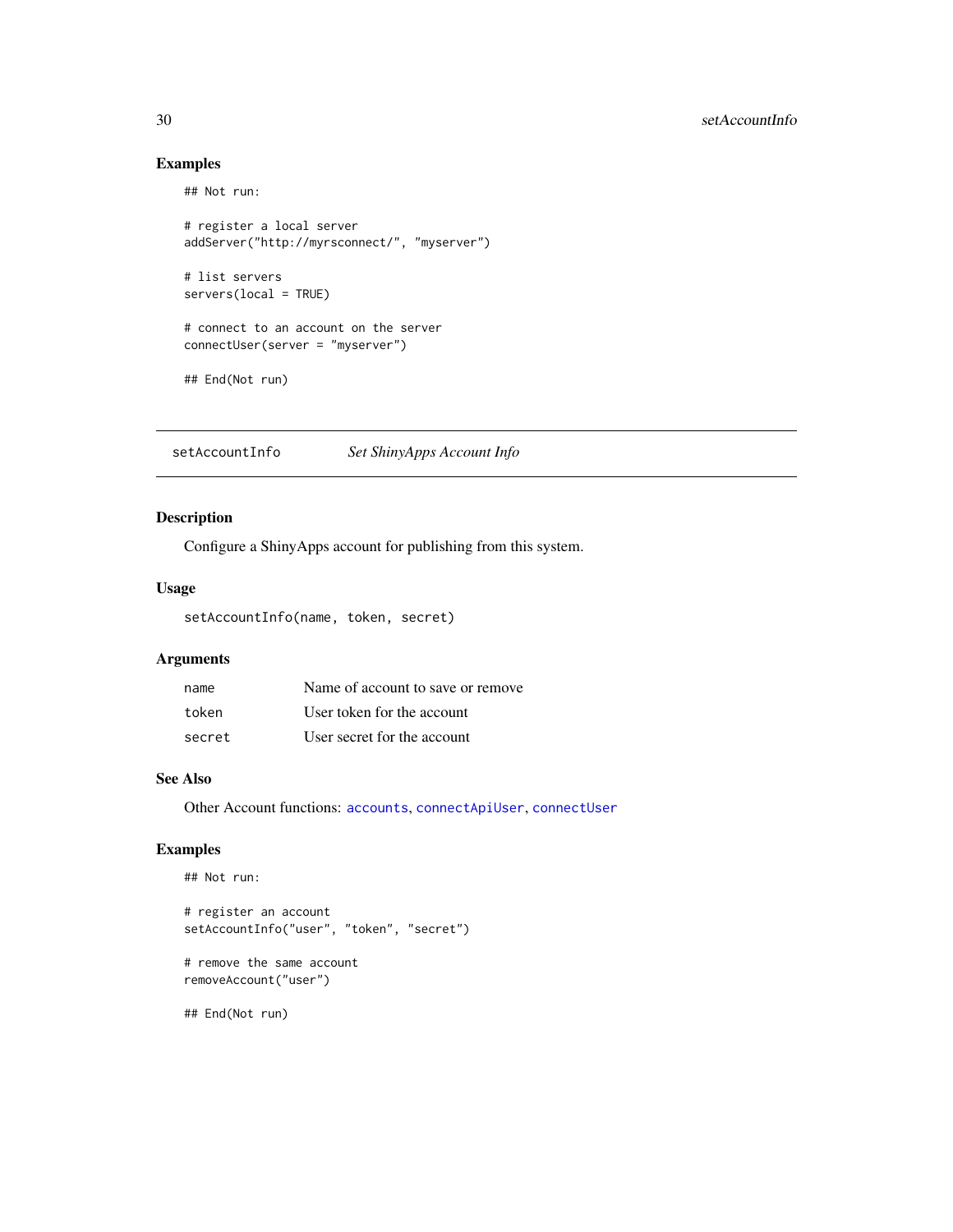<span id="page-30-0"></span>

### Description

Set a property on currently deployed ShinyApps application.

### Usage

```
setProperty(propertyName, propertyValue, appPath = getwd(),
 appName = NULL, account = NULL, force = FALSE)
```
#### Arguments

| propertyName  | Name of property to set                                                                              |
|---------------|------------------------------------------------------------------------------------------------------|
| propertyValue | Nalue to set property to                                                                             |
| appPath       | Directory or file that was deployed. Defaults to current working directory.                          |
| appName       | Name of application                                                                                  |
| account       | Account name. If a single account is registered on the system then this parameter<br>can be omitted. |
| force         | Forcibly set the property                                                                            |

### Note

This function only works for ShinyApps servers.

### Examples

## Not run:

# set instance size for an application setProperty("application.instances.count", 1)

# disable application package cache setProperty("application.package.cache", FALSE)

## End(Not run)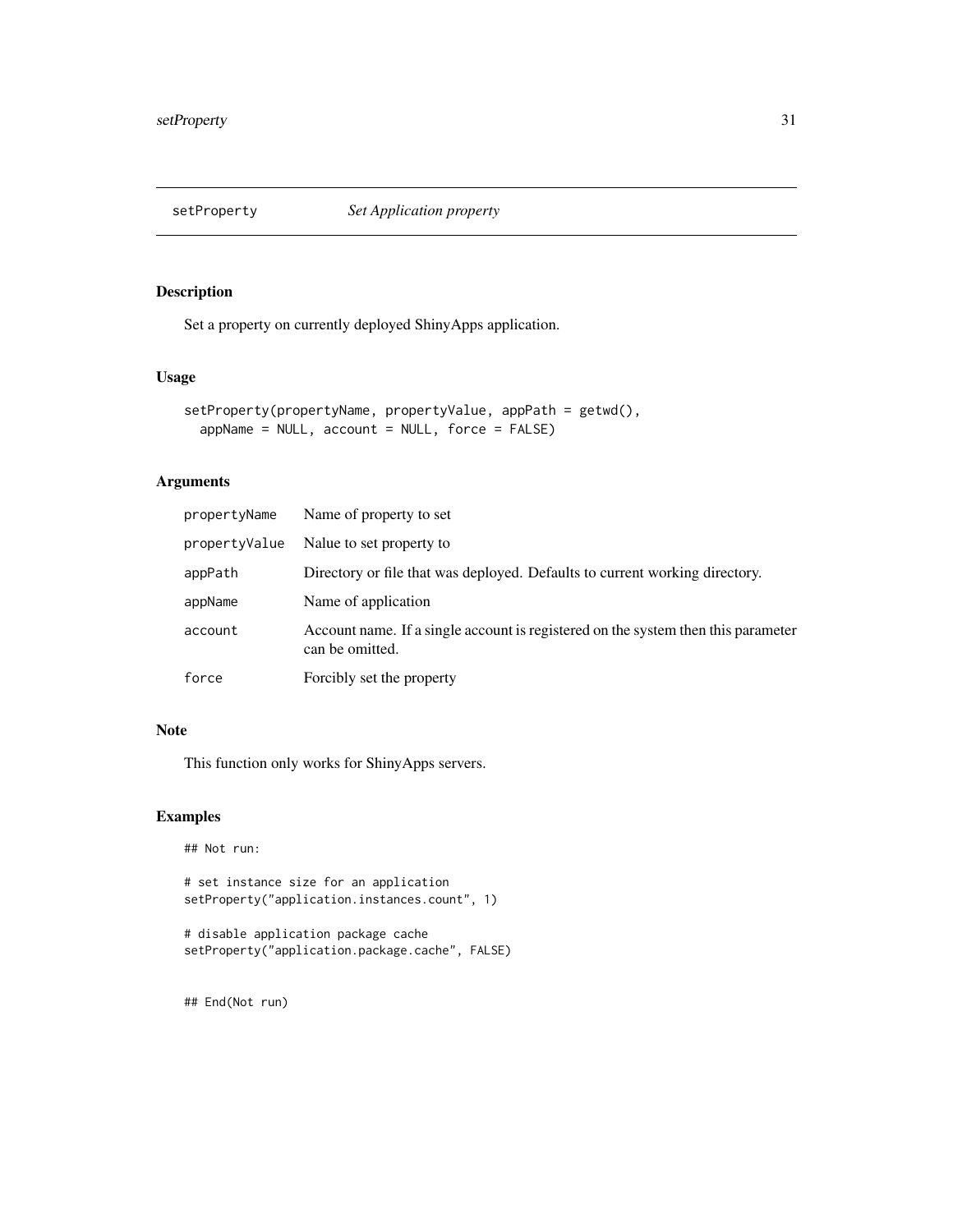<span id="page-31-1"></span><span id="page-31-0"></span>

### Description

List invited users for an application

### Usage

```
showInvited(appDir = getwd(), appName = NULL, account = NULL,
  server = NULL)
```
### Arguments

| appDir  | Directory containing application. Defaults to current working directory.                             |
|---------|------------------------------------------------------------------------------------------------------|
| appName | Name of application.                                                                                 |
| account | Account name. If a single account is registered on the system then this parameter<br>can be omitted. |
| server  | Server name. Required only if you use the same account name on multiple<br>servers.                  |

### Note

This function works only for ShinyApps servers.

### See Also

[addAuthorizedUser\(\)](#page-4-2) and [showUsers\(\)](#page-34-1)

showLogs *Show Application Logs*

### Description

Show the logs for a deployed ShinyApps application.

### Usage

```
showLogs(appPath = getwd(), appFile = NULL, appName = NULL,
 account = NULL, entries = 50, streaming = FALSE)
```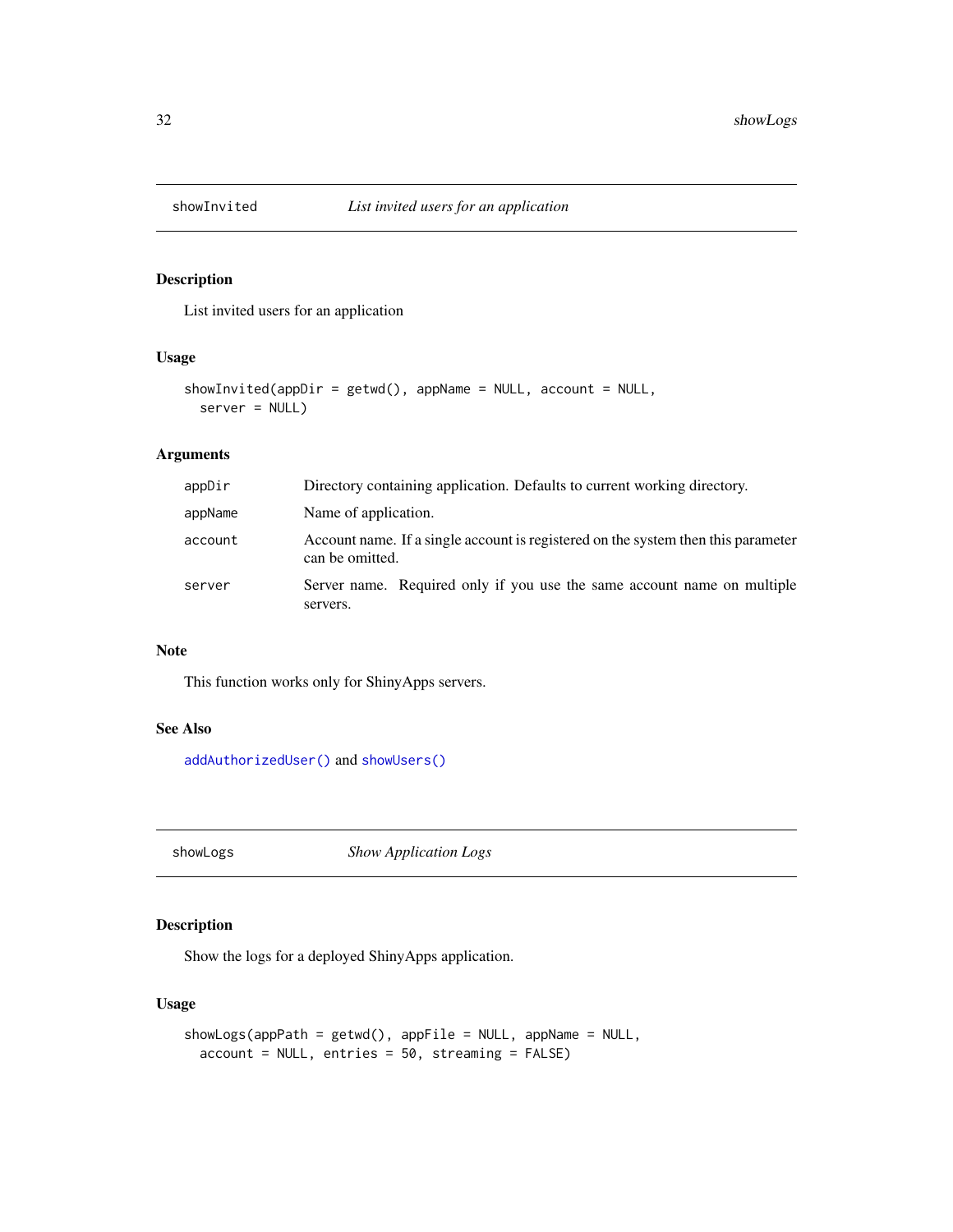#### <span id="page-32-0"></span>showMetrics 33

### Arguments

| appPath   | The path to the directory or file that was deployed.                                                                                                                                       |
|-----------|--------------------------------------------------------------------------------------------------------------------------------------------------------------------------------------------|
| appFile   | The path to the R source file that contains the application (for single file appli-<br>cations).                                                                                           |
| appName   | The name of the application to show logs for. May be omitted if only one appli-<br>cation deployment was made from appPath.                                                                |
| account   | The account under which the application was deployed. May be omitted if only<br>one account is registered on the system.                                                                   |
| entries   | The number of log entries to show. Defaults to 50 entries.                                                                                                                                 |
| streaming | Whether to stream the logs. If TRUE, then the function does not return; instead,<br>log entries are written to the console as they are made, until R is interrupted.<br>Defaults to FALSE. |

### Note

This function only uses the libcurl transport, and works only for ShinyApps servers.

showMetrics *Show Application Metrics*

### Description

Show application metrics of a currently deployed application

#### Usage

```
showMetrics(metricSeries, metricNames, appDir = getwd(),
 appName = NULL, account = NULL, server = NULL, from = NULL,
 until = NULL, interval = NULL)
```

| metricSeries | Metric series to query. Refer to the shinyapps io documentation for available<br>series.               |
|--------------|--------------------------------------------------------------------------------------------------------|
| metricNames  | Metric names in the series to query. Refer to the shinyapps io documentation for<br>available metrics. |
| appDir       | Directory containing application. Defaults to current working directory.                               |
| appName      | Name of application                                                                                    |
| account      | Account name. If a single account is registered on the system then this parameter<br>can be omitted.   |
| server       | Server name. Required only if you use the same account name on multiple<br>servers.                    |
| from         | Date range starting timestamp (Unix timestamp or relative time delta such as<br>" $2d$ " or " $3w$ "). |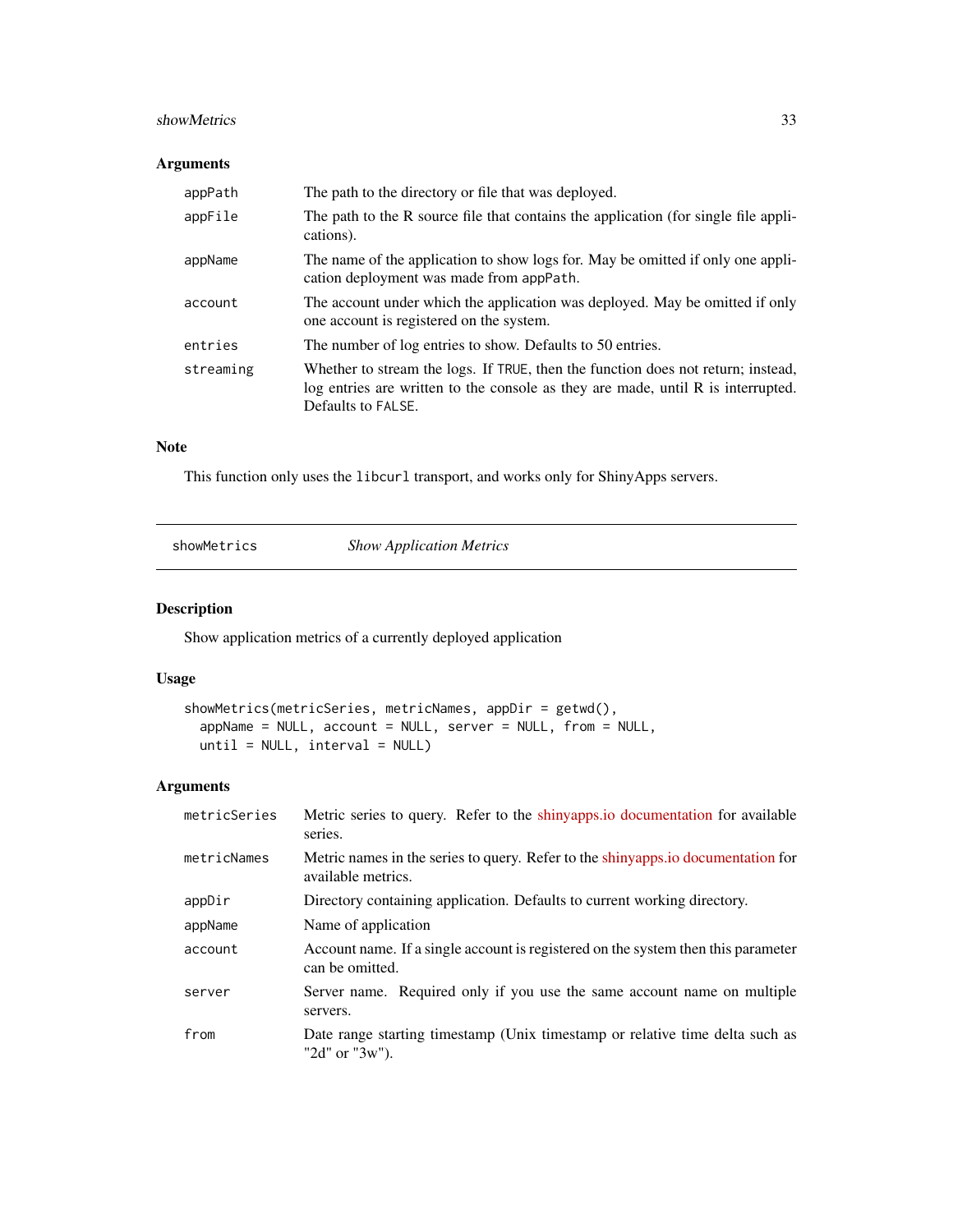<span id="page-33-0"></span>

| until    | Date range ending timestamp (Unix timestamp or relative time delta such as<br>" $2d$ " or " $3w$ ").                                                |
|----------|-----------------------------------------------------------------------------------------------------------------------------------------------------|
| interval | Summarization interval. Data points at intervals less then this will be grouped.<br>(Relative time delta e.g. " $120s$ " or " $1h$ " or " $30d$ "). |

### Note

This function only works for ShinyApps servers.

showProperties *Show Application property*

### Description

Show propreties of an application deployed to ShinyApps.

#### Usage

```
showProperties(appPath = getwd(), appName = NULL, account = NULL)
```
#### Arguments

| appPath | Directory or file that was deployed. Defaults to current working directory.                          |
|---------|------------------------------------------------------------------------------------------------------|
| appName | Name of application                                                                                  |
| account | Account name. If a single account is registered on the system then this parameter<br>can be omitted. |

### Note

This function works only for ShinyApps servers.

showUsage *Show Application Usage*

### Description

Show application usage of a currently deployed application

#### Usage

```
showUsage(appDir = getwd(), appName = NULL, account = NULL,
 server = NULL, usageType = "hours", from = NULL, until = NULL,
 interval = NULL)
```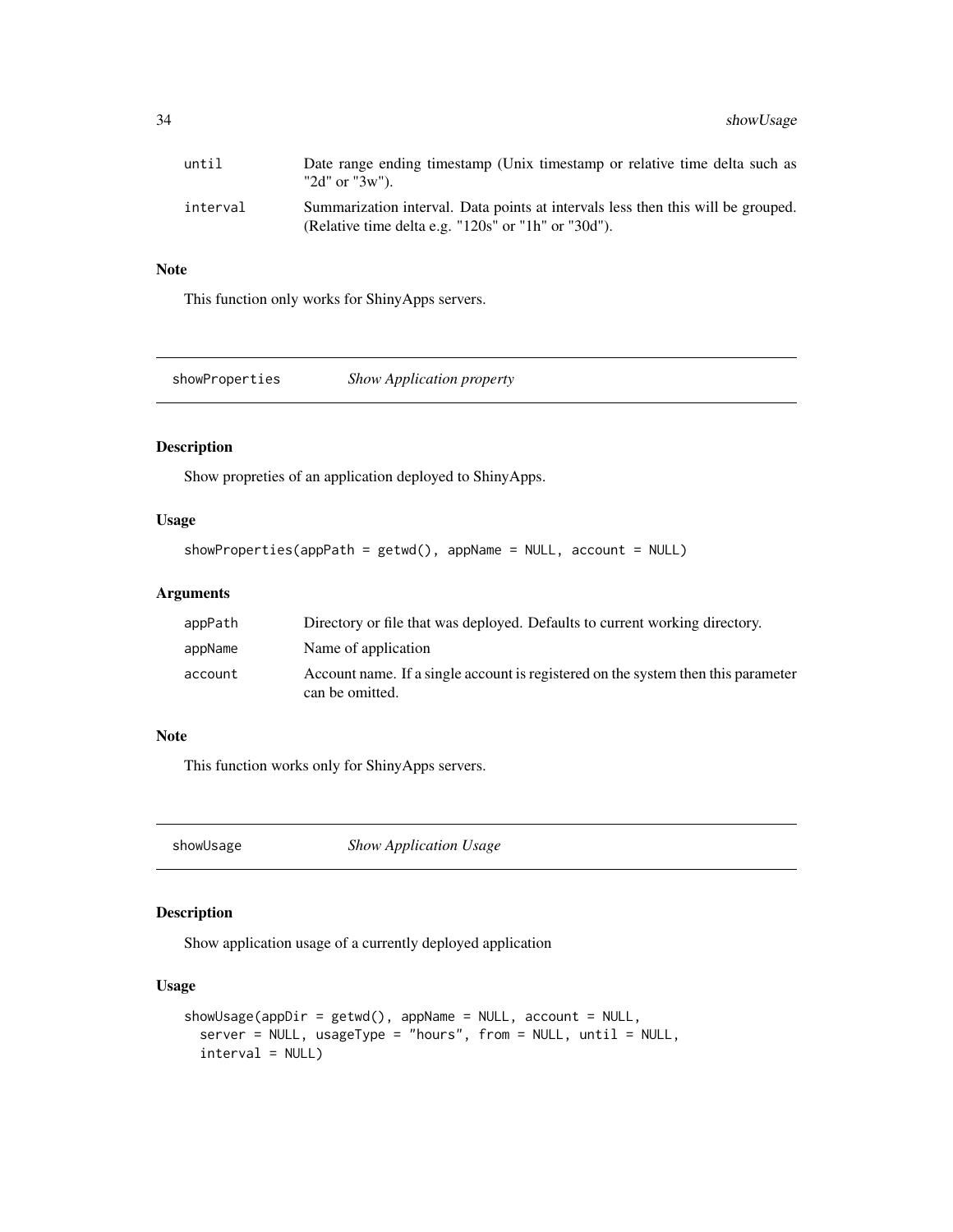#### <span id="page-34-0"></span>showUsers 35

### Arguments

| appDir    | Directory containing application. Defaults to current working directory.                                                                |
|-----------|-----------------------------------------------------------------------------------------------------------------------------------------|
| appName   | Name of application                                                                                                                     |
| account   | Account name. If a single account is registered on the system then this parameter<br>can be omitted.                                    |
| server    | Server name. Required only if you use the same account name on multiple<br>servers.                                                     |
| usageType | Use metric to retreive (for example: "hours")                                                                                           |
| from      | Date range starting timestamp (Unix timestamp or relative time delta such as<br>" $2d$ " or " $3w$ ").                                  |
| until     | Date range ending timestamp (Unix timestamp or relative time delta such as<br>" $2d$ " or " $3w$ ").                                    |
| interval  | Summarization interval. Data points at intervals less then this will be grouped.<br>(Relative time delta e.g. "120s" or "1h" or "30d"). |

#### Note

This function only works for ShinyApps servers.

<span id="page-34-1"></span>showUsers *List authorized users for an application*

### Description

List authorized users for an application

### Usage

```
showUsers(apDir = getwd(), appName = NULL, account = NULL,server = NULL)
```
### Arguments

| appDir  | Directory containing application. Defaults to current working directory.                             |
|---------|------------------------------------------------------------------------------------------------------|
| appName | Name of application.                                                                                 |
| account | Account name. If a single account is registered on the system then this parameter<br>can be omitted. |
| server  | Server name. Required only if you use the same account name on multiple<br>servers.                  |

#### Note

This function works only for ShinyApps servers.

### See Also

[addAuthorizedUser\(\)](#page-4-2) and [showInvited\(\)](#page-31-1)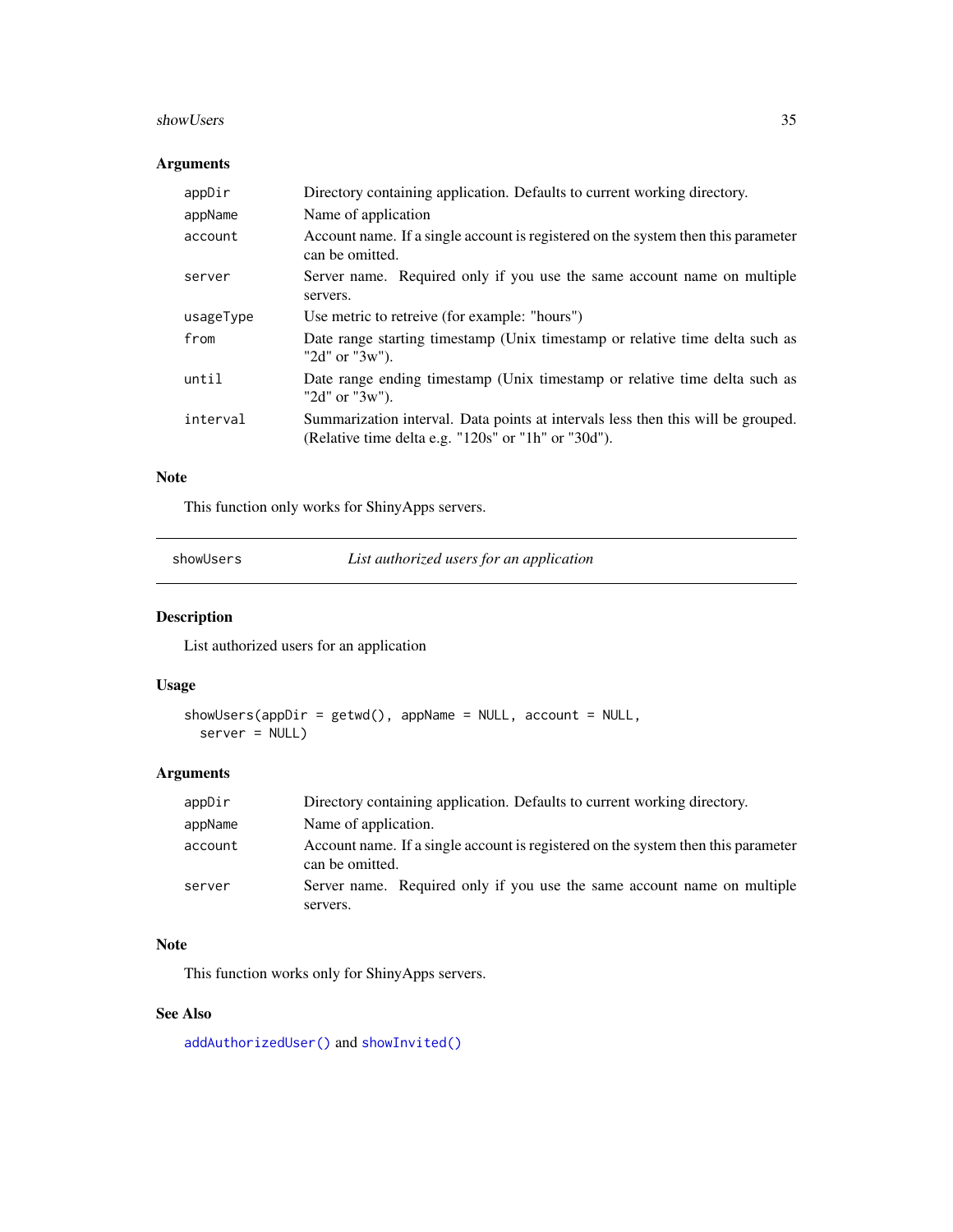<span id="page-35-2"></span><span id="page-35-0"></span>

### Description

Writes the task log for the given task

### Usage

taskLog(taskId, account = NULL, server = NULL, output = NULL)

### Arguments

| taskId  | Task Id                                                                                              |  |
|---------|------------------------------------------------------------------------------------------------------|--|
| account | Account name. If a single account is registered on the system then this parameter<br>can be omitted. |  |
| server  | Server name. Required only if you use the same account name on multiple<br>servers (see servers())   |  |
| output  | Where to write output. Valid values are NULL or stder r                                              |  |

#### See Also

[tasks\(\)](#page-35-1)

### Examples

## Not run:

```
# write task log to stdout
taskLog(12345)
# write task log to stderr
```
taskLog(12345, output="stderr")

## End(Not run)

<span id="page-35-1"></span>tasks *List Tasks*

### Description

List Tasks

### Usage

tasks(account = NULL, server = NULL)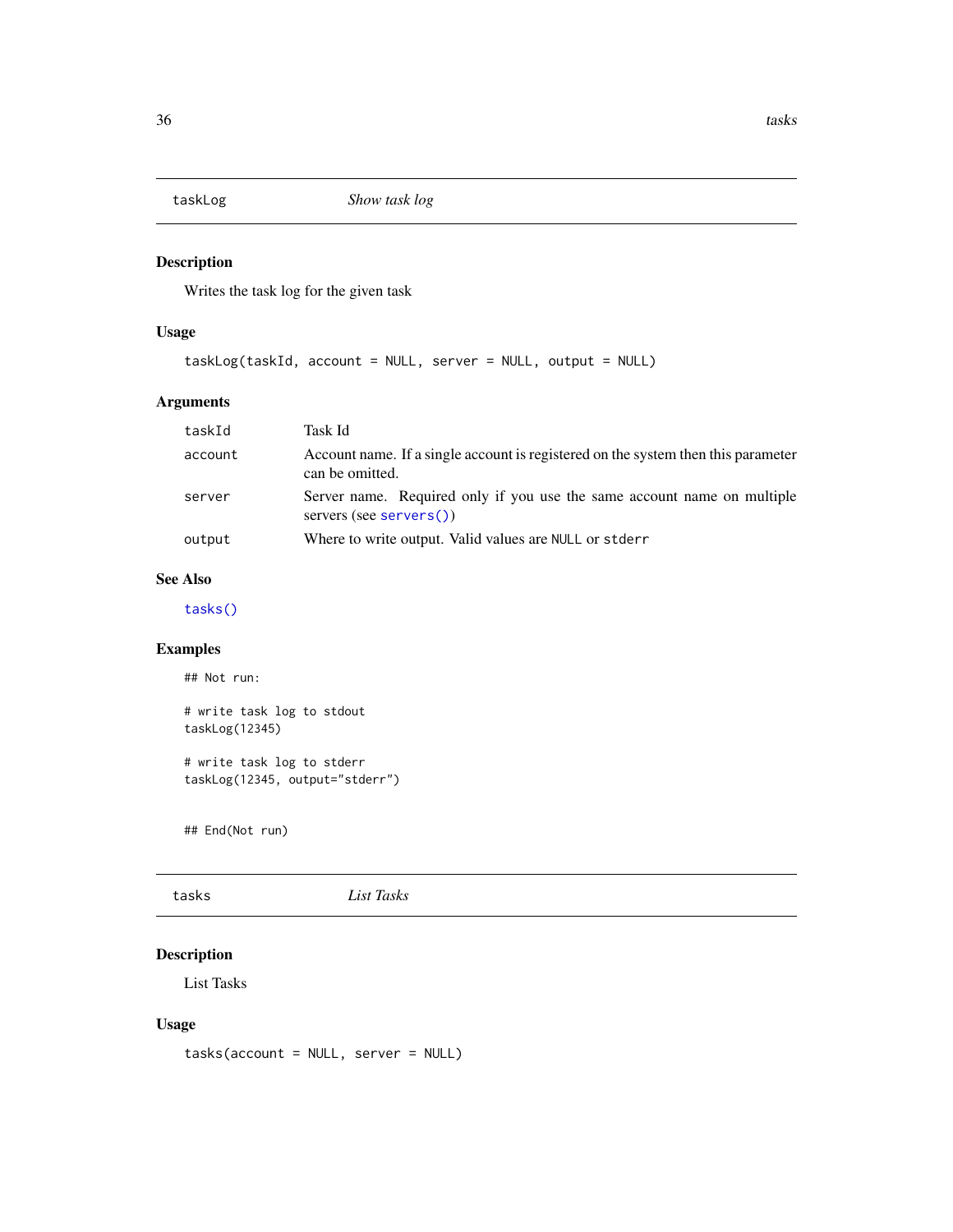### <span id="page-36-0"></span>terminateApp 37

### Arguments

| account | Account name. If a single account is registered on the system then this parameter<br>can be omitted. |
|---------|------------------------------------------------------------------------------------------------------|
| server  | Server name. Required only if you use the same account name on multiple<br>servers (see servers())   |

### Value

Returns a data frame with the following columns:

| id            | Task id             |  |
|---------------|---------------------|--|
| action        | Task action         |  |
| status        | Current task status |  |
| created_time  | Task creation time  |  |
| finished time | Task finished time  |  |

### See Also

[taskLog\(\)](#page-35-2)

### Examples

## Not run:

# list tasks for the default account tasks()

## End(Not run)

<span id="page-36-1"></span>terminateApp *Terminate an Application*

### Description

Terminate and archive a currently deployed ShinyApps application.

#### Usage

```
terminateApp(appName, account = NULL, server = NULL, quiet = FALSE)
```

| appName | Name of application to terminate                                                                     |
|---------|------------------------------------------------------------------------------------------------------|
| account | Account name. If a single account is registered on the system then this parameter<br>can be omitted. |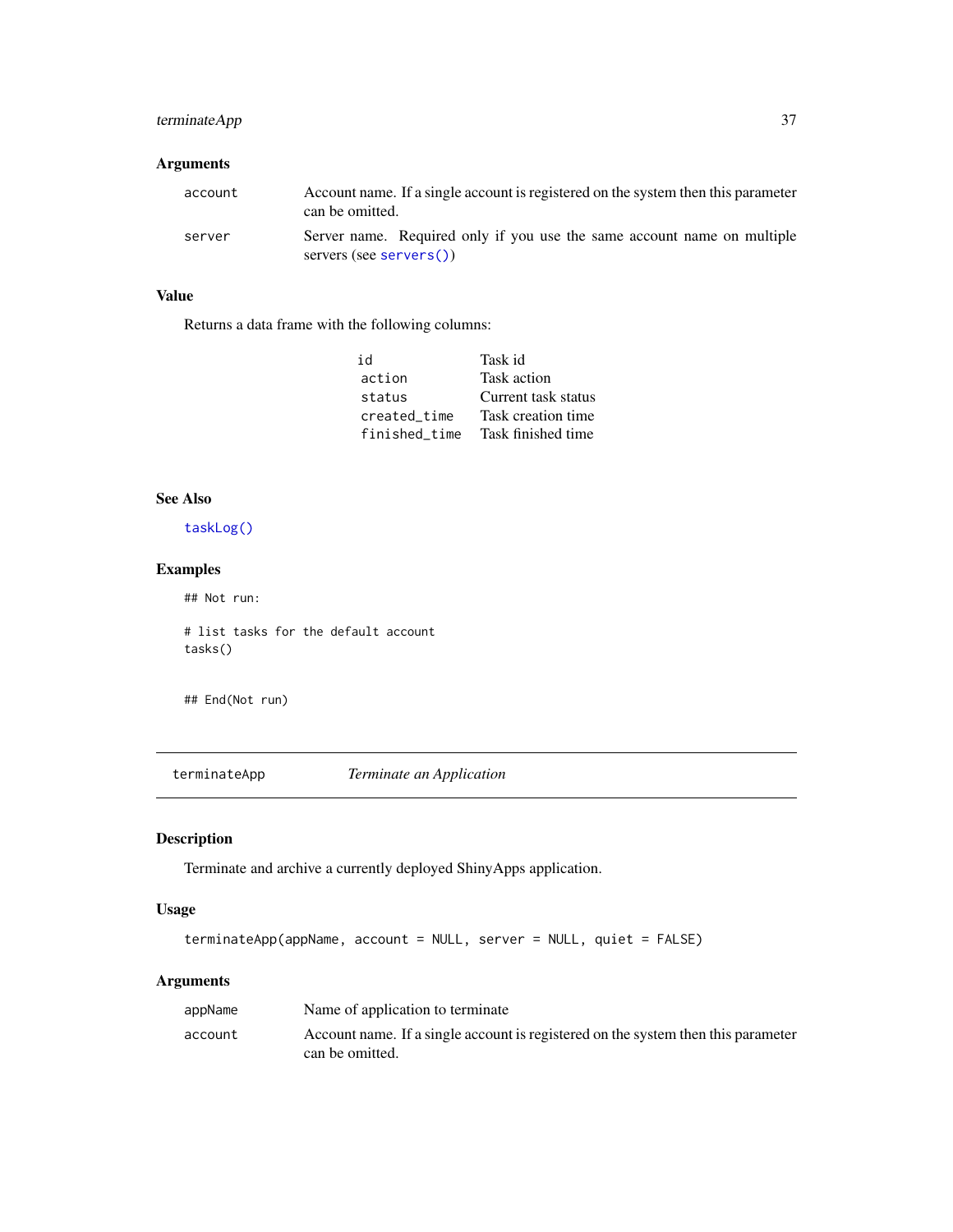<span id="page-37-0"></span>

| server | Server name. Required only if you use the same account name on multiple<br>servers (see servers()) |
|--------|----------------------------------------------------------------------------------------------------|
| auiet  | Request that no status information be printed to the console during the termina-<br>tıon.          |

### Note

This function only works for ShinyApps servers.

#### See Also

[applications\(\)](#page-7-1), [deployApp\(\)](#page-11-1), and [restartApp\(\)](#page-23-1)

### Examples

## Not run: # terminate an application terminateApp("myapp")

## End(Not run)

unsetProperty *Unset Application property*

#### Description

Unset a property on currently deployed ShinyApps application (restoring to its default value)

### Usage

```
unsetProperty(propertyName, appPath = getwd(), appName = NULL,
 account = NULL, force = FALSE)
```
### Arguments

| propertyName | Name of property to unset                                                                            |
|--------------|------------------------------------------------------------------------------------------------------|
| appPath      | Directory or file that was deployed. Defaults to current working directory.                          |
| appName      | Name of application                                                                                  |
| account      | Account name. If a single account is registered on the system then this parameter<br>can be omitted. |
| force        | Forcibly unset the property                                                                          |

### Note

This function only works for ShinyApps servers.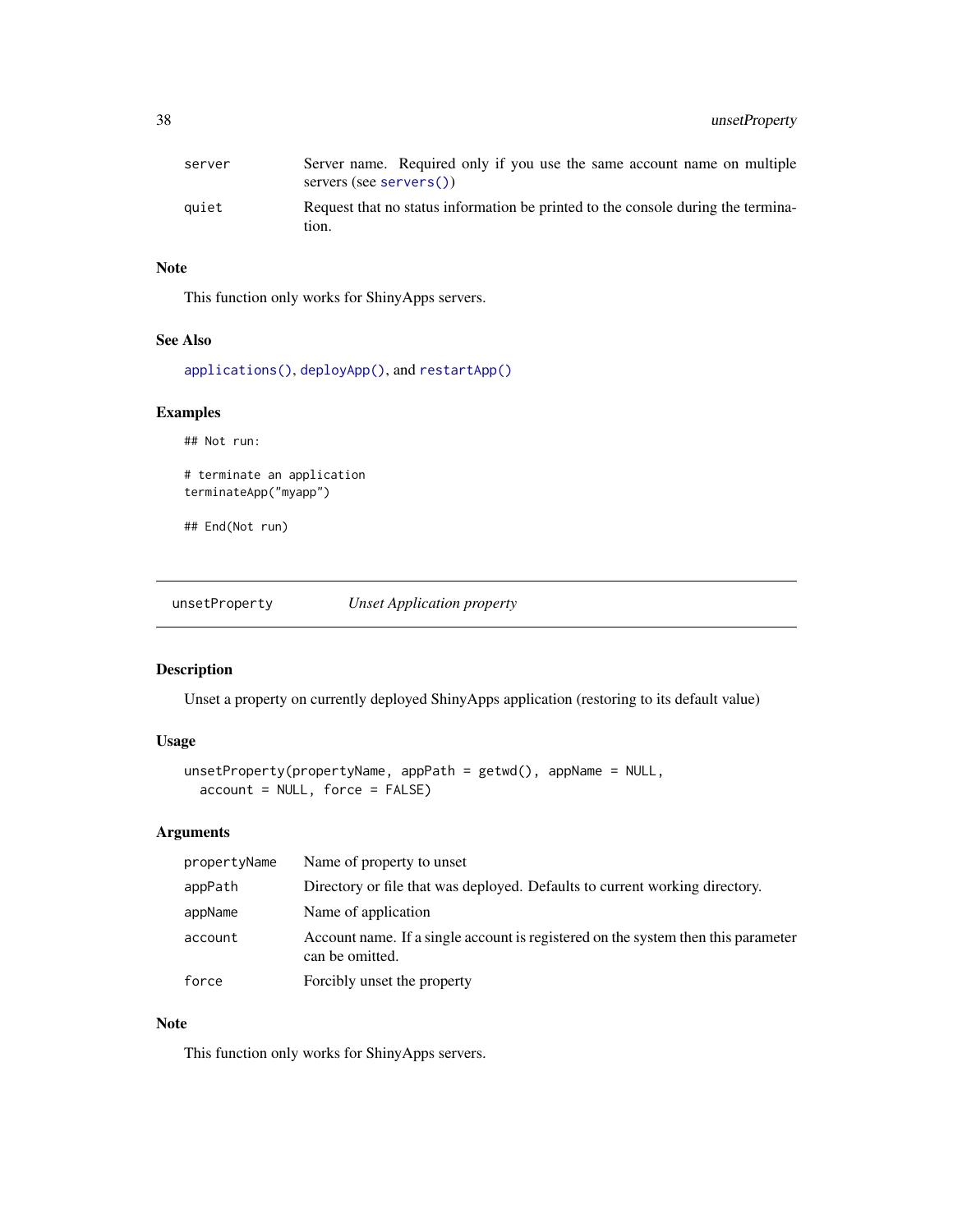### <span id="page-38-0"></span>writeManifest 39

### Examples

## Not run:

```
# unset application package cache property to revert to default
unsetProperty("application.package.cache")
```
## End(Not run)

writeManifest *Create a manifest.json describing deployment requirements.*

### Description

Given a directory content targeted for deployment, write a manifest.json into that directory describing the deployment requirements for that content.

#### Usage

```
written an if est (appDir = getwd(), appFiles = NULL,appPrimaryDoc = NULL, contentCategory = NULL, python = NULL)
```

| appDir          | Directory containing the content (Shiny application, R Markdown document,<br>etc).                                                                                                                                                                                                         |  |
|-----------------|--------------------------------------------------------------------------------------------------------------------------------------------------------------------------------------------------------------------------------------------------------------------------------------------|--|
| appFiles        | Optional. The full set of files and directories to be included in future deploy-<br>ments of this content. Used when computing dependency requirements. When<br>NULL, all files in appDir are considered.                                                                                  |  |
| appPrimaryDoc   | Optional. Specifies the primary document in a content directory containing more<br>than one. If NULL, the primary document is inferred from the file list.                                                                                                                                 |  |
| contentCategory |                                                                                                                                                                                                                                                                                            |  |
|                 | Optional. Specifies the kind of content being deployed (e.g. "plot" or "site").                                                                                                                                                                                                            |  |
| python          | Full path to a python binary for use by reticulate. The specified python binary<br>will be invoked to determine its version and to list the python packages installed<br>in the environment. If python = NULL, and RETICULATE_PYTHON is set in<br>the environment, its value will be used. |  |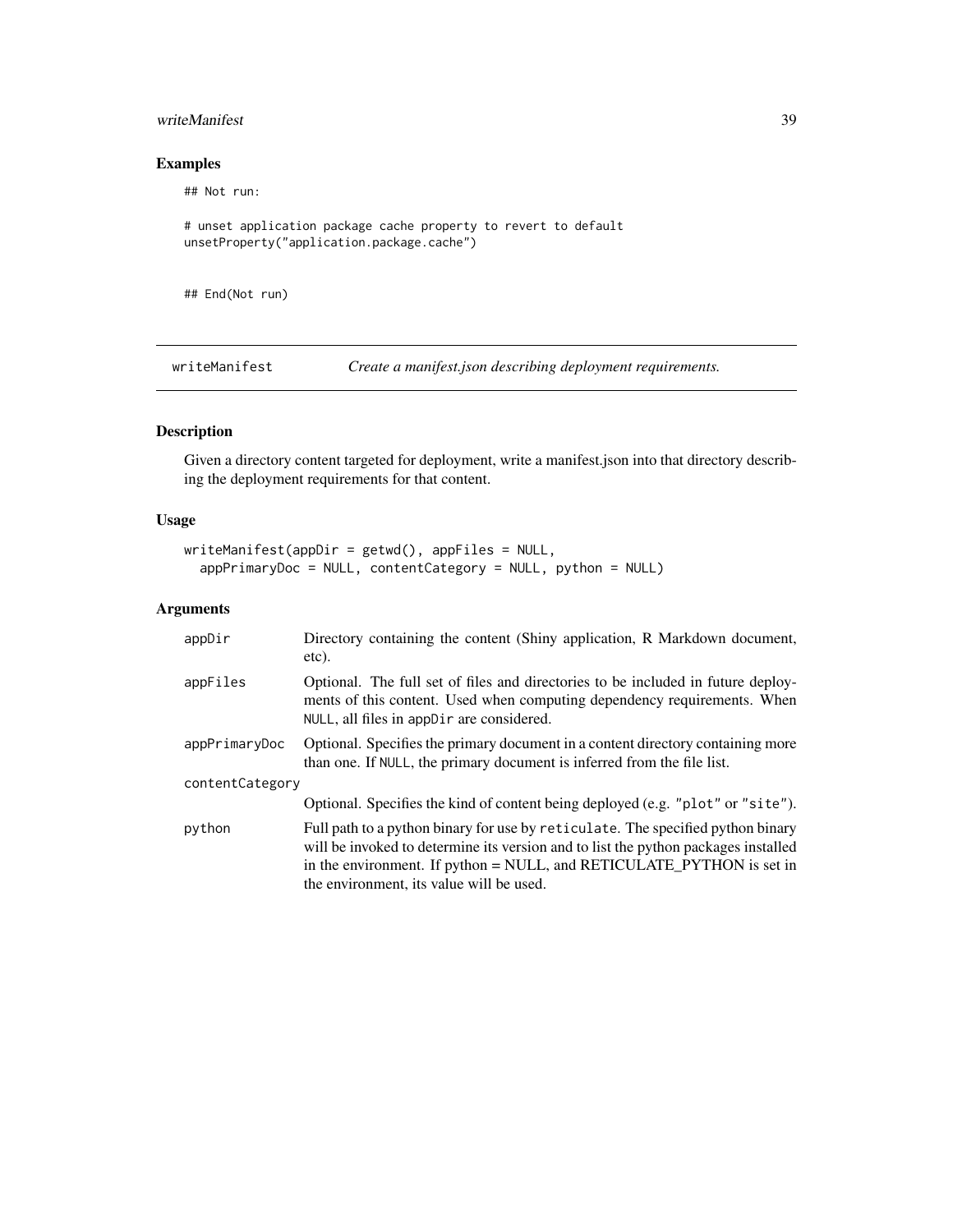## <span id="page-39-0"></span>**Index**

∗Topic package rsconnect-package, [2](#page-1-0) accountInfo *(*accounts*)*, [3](#page-2-0) accountInfo(), *[3](#page-2-0)* accounts, [3,](#page-2-0) *[11](#page-10-0)*, *[13](#page-12-0)*, *[16](#page-15-0)*, *[30](#page-29-0)* accounts(), *[3](#page-2-0)* accountUsage, [4](#page-3-0) addAuthorizedUser, [5](#page-4-0) addAuthorizedUser(), *[23](#page-22-0)*, *[32](#page-31-0)*, *[35](#page-34-0)* addConnectServer *(*servers*)*, [29](#page-28-0) addLinter, [5](#page-4-0) addLinter(), *[20](#page-19-0)* addServer *(*servers*)*, [29](#page-28-0) addServerCertificate *(*servers*)*, [29](#page-28-0) appDependencies, [6](#page-5-0) appDependencies(), *[28](#page-27-0)* applications, [8,](#page-7-0) *[12](#page-11-0)*, *[14,](#page-13-0) [15](#page-14-0)*, *[17,](#page-16-0) [18](#page-17-0)* applications(), *[3](#page-2-0)*, *[10](#page-9-0)*, *[14](#page-13-0)*, *[16](#page-15-0)*, *[23,](#page-22-0) [24](#page-23-0)*, *[38](#page-37-0)* authorizedUsers, [9](#page-8-0) configureApp, [9](#page-8-0) configureApp(), *[3](#page-2-0)* connectApiUser, *[4](#page-3-0)*, [10,](#page-9-0) *[11](#page-10-0)*, *[30](#page-29-0)* connectUser, *[4](#page-3-0)*, *[11](#page-10-0)*, [11,](#page-10-0) *[30](#page-29-0)* connectUser(), *[4](#page-3-0)*, *[29](#page-28-0)* deployAPI, *[8](#page-7-0)*, [11,](#page-10-0) *[14,](#page-13-0) [15](#page-14-0)*, *[17,](#page-16-0) [18](#page-17-0)*

deployApp, *[8](#page-7-0)*, *[12](#page-11-0)*, [12,](#page-11-0) *[15](#page-14-0)*, *[17,](#page-16-0) [18](#page-17-0)* deployApp(), *[3](#page-2-0)*, *[8](#page-7-0)*, *[10](#page-9-0)*, *[12](#page-11-0)*, *[14–](#page-13-0)[17](#page-16-0)*, *[23,](#page-22-0) [24](#page-23-0)*, *[38](#page-37-0)* deployDoc, *[8](#page-7-0)*, *[12](#page-11-0)*, *[14](#page-13-0)*, [14,](#page-13-0) *[17,](#page-16-0) [18](#page-17-0)* deployments, [15](#page-14-0) deployments(), *[3](#page-2-0)*, *[13](#page-12-0)*, *[17](#page-16-0)* deploySite, *[8](#page-7-0)*, *[12](#page-11-0)*, *[14,](#page-13-0) [15](#page-14-0)*, [16,](#page-15-0) *[18](#page-17-0)* deployTFModel, *[8](#page-7-0)*, *[12](#page-11-0)*, *[14,](#page-13-0) [15](#page-14-0)*, *[17](#page-16-0)*, [17](#page-16-0) devtools::install\_github(), *[28](#page-27-0)* discoverServers *(*servers*)*, [29](#page-28-0)

forgetDeployment, [18](#page-17-0)

generateAppName, [19](#page-18-0)

keras::export\_savedmodel.keras.engine.training.Model(), *[18](#page-17-0)* lint, [20](#page-19-0) lint(), *[5](#page-4-0)* linter, [20](#page-19-0) linter(), *[6](#page-5-0)*, *[22](#page-21-0)* list.files(), *[21](#page-20-0)* listBundleFiles, [21](#page-20-0) makeLinterMessage, [22](#page-21-0) makeLinterMessage(), *[20](#page-19-0)* purgeApp, [22](#page-21-0) removeAccount *(*accounts*)*, [3](#page-2-0) removeAccount(), *[3](#page-2-0)*, *[15](#page-14-0)* removeAuthorizedUser, [23](#page-22-0) removeAuthorizedUser(), *[5](#page-4-0)* removeServer *(*servers*)*, [29](#page-28-0) restartApp, [24](#page-23-0) restartApp(), *[3](#page-2-0)*, *[14](#page-13-0)*, *[23](#page-22-0)*, *[38](#page-37-0)* RMarkdown, *[12](#page-11-0)* rmarkdown::find\_external\_resources(), *[15](#page-14-0)* rpubsUpload, [25](#page-24-0) rsconnect *(*rsconnect-package*)*, [2](#page-1-0) rsconnect-package, [2](#page-1-0) rsconnectOptions, [26](#page-25-0) rsconnectPackages, *[7](#page-6-0)*, [28](#page-27-0) serverInfo *(*servers*)*, [29](#page-28-0) servers, [29](#page-28-0) servers(), *[3](#page-2-0)*, *[9](#page-8-0)*, *[22](#page-21-0)*, *[24](#page-23-0)*, *[36](#page-35-0)[–38](#page-37-0)* setAccountInfo, *[4](#page-3-0)*, *[11](#page-10-0)*, [30](#page-29-0) setAccountInfo(), *[3,](#page-2-0) [4](#page-3-0)*, *[8](#page-7-0)* setProperty, [31](#page-30-0) shiny, *[12](#page-11-0)* showInvited, [32](#page-31-0) showInvited(), *[35](#page-34-0)*

showLogs, [32](#page-31-0)